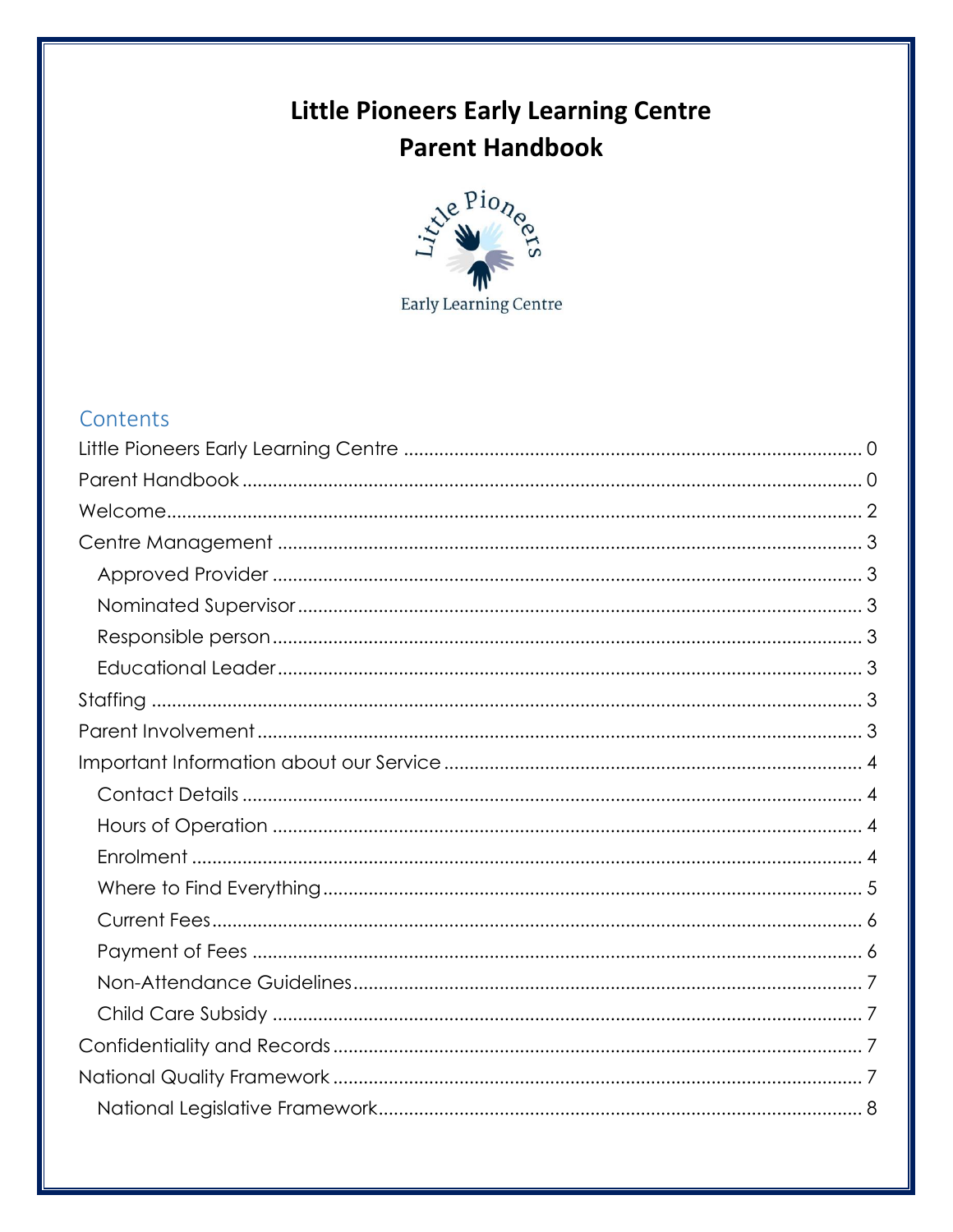## Little Pioneers Early Learning Centre

## **Parent Handbook**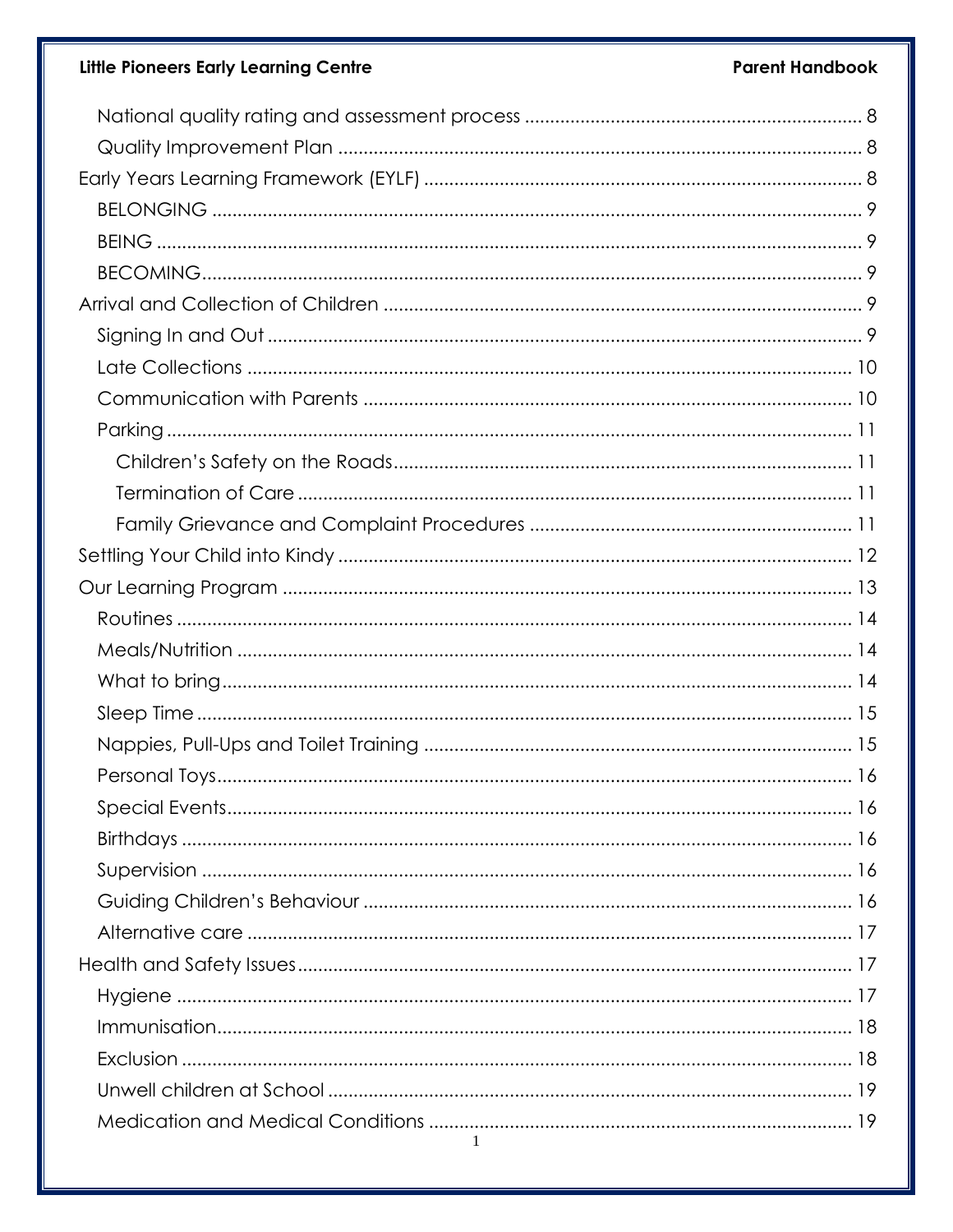## <span id="page-2-0"></span>**Welcome**

We would like to welcome you to the Little Pioneers ELC (Early Learning Centre). Our aim is to provide a place where families and children feel safe, secure and confident, and feel a sense of belonging within our community.

This Handbook contains information to assist in settling your child into our Kindy classes, and to help answer any questions you may have. If you require more detailed information, please do not hesitate to consult with one of our Nominated Supervisors or team members.

### **Little Pioneers Early Learning Centre Philosophy Statement**

At Little Pioneers Early Learning Centre, we believe that family and strong partnerships are vital to the overall success of a child's education and care. We therefore value and encourage parents to actively become involved in their child's learning journey. The staff and educators provide an atmosphere of strong relationships, leadership, care, trust, support and mutual respect. We recognise the diverse values and cultural beliefs of families and the wider community, and aim to embed respectful multi-cultural and Indigenous practices in order to instil in our children strong respect for our country's diversity.

Our child-centred, play-based environment enables children to explore and learn in a safe and nurturing space. Our Curriculum is guided through multiple theorists, and the children are supported to achieve their full potential, and to reach their developmental milestones. Skill assessments provide vital information that enables educators to support each and every child as they work towards reaching their learning goals. We recognise the importance of teaching children how to lead a healthy lifestyle, and therefore embed healthy practices into our daily routine. Our physical fitness program supports our children to reach their personal gross motor goals. We also aim to increase our children's awareness of how to take care of our planet by teaching; environmentally responsible behaviours, and how to contribute to a more sustainable future. Many of these practices are embedded into our Early Learning Centre's environment, and the children are given opportunities to be actively involved in sustainable practices at a school community level.

We communicate with children in a respectful manner, and engage them in experiences that promote the learning of the Principles and Practices of the Early Years Learning Framework and the National Quality Standards. Exploring and discovering creates opportunities for our children to develop agency through voicing their interests and making meaningful choices that will assist their learning. We aim for continuous improvement by reflecting and working in partnership with the whole school community, and always strive for excellence in early childhood education.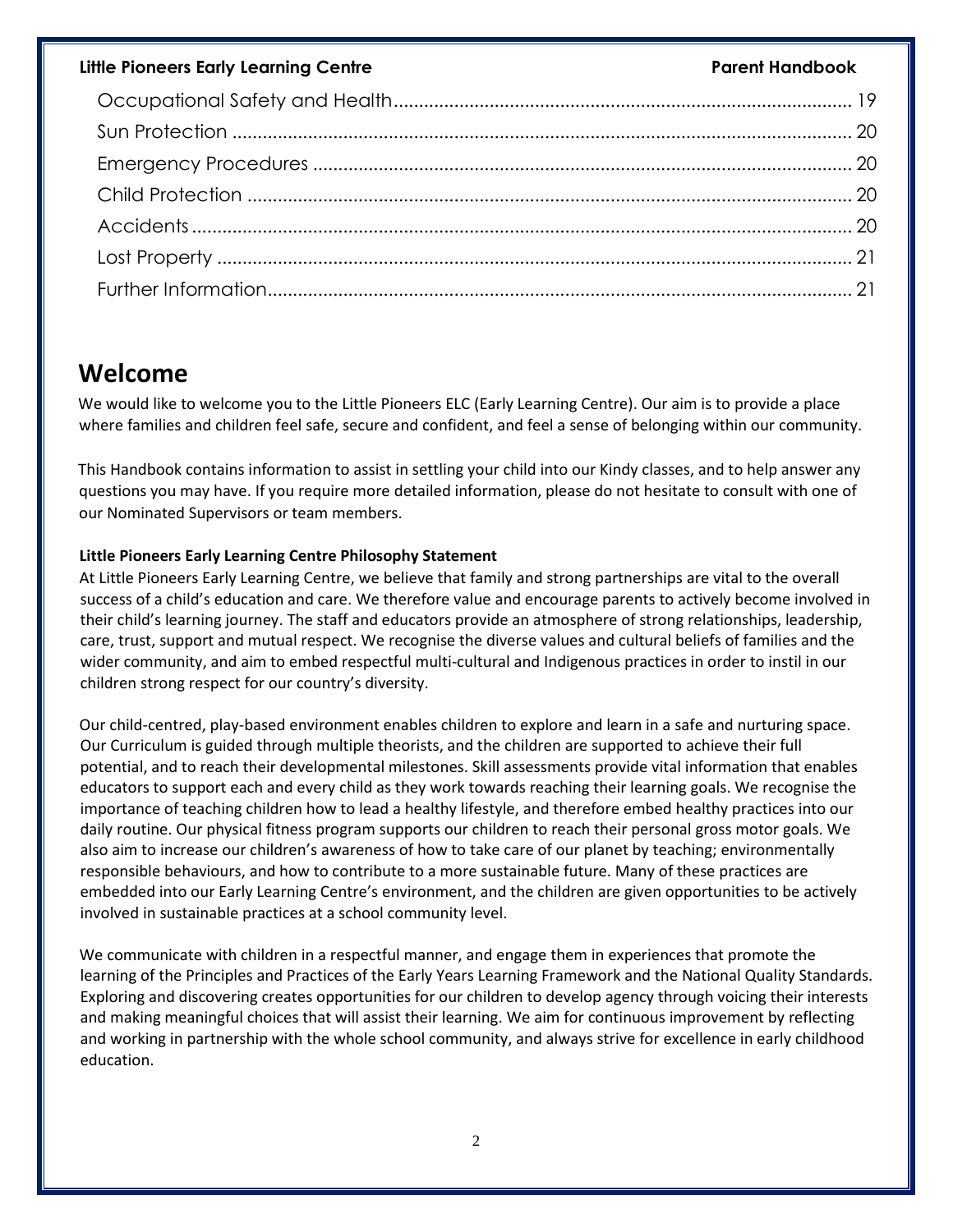### <span id="page-3-0"></span>**Centre Management**

### <span id="page-3-1"></span>**Approved Provider**

An Approved Provider is a person or an entity who is granted approval under the Education and Care Service National Law. This approval authorises the Approved Provider to operate an approved education and care service. Our Approved Provider is Village School Association Inc.

### <span id="page-3-2"></span>**Nominated Supervisor**

The Nominated Supervisor is the person with responsibility for the day-to-day management of an approved service. The National Law requires that Approved Providers must not operate a service without a Nominated Supervisor for that service. In the absence of a Nominated Supervisor, a Certified Supervisor will need to consent to filling the Nominated Supervisor role. Currently, our Nominated Supervisor is the Pioneer Village School Principal.

### <span id="page-3-3"></span>**Responsible person**

Under National Law, a responsible person must be physically present at a service at all times that an Approved Service operates. A Responsible Person can be: the Approved Provider; or the Nominated Supervisor; or a Certified Supervisor who has consented to being placed in day to day charge of the service.

### <span id="page-3-4"></span>**Educational Leader**

Our Educational Leader is a fully qualified primary school teachers with a Bachelor of Education. The role of the Educational Leader is to lead the development and implementation of the educational curriculum.

### <span id="page-3-5"></span>**Staffing**

All staff employed by Little Pioneers ELC Centre holds a minimum Certificate 3 qualification. We employ Early Childhood Teachers, Diploma trained qualified educators, as well as Certificate 3 trained educators.

### **Early Years Teacher**

The programs and planning is conducted by a qualified, TRBWA registered, Early Childhood Teacher. The program provides children with meaningful experiences that promote social, emotional, language, intellectual, creative and physical development.

We believe in always striving for further improvement. To this end, educators are encouraged to undertake further study, and are involved in professional development throughout each year.

### <span id="page-3-6"></span>**Parent Involvement**

Parents are our biggest support. Their encouragement and assistance, in whatever way, such as coming to a parent night, collecting resources, contributing ideas to the program, or attending a special event day is of invaluable assistance.

At Little Pioneers we encourage parent input. Families are encouraged to be involved and your ideas and suggestions will be greatly appreciated. We are always happy to have families share their ideas.

3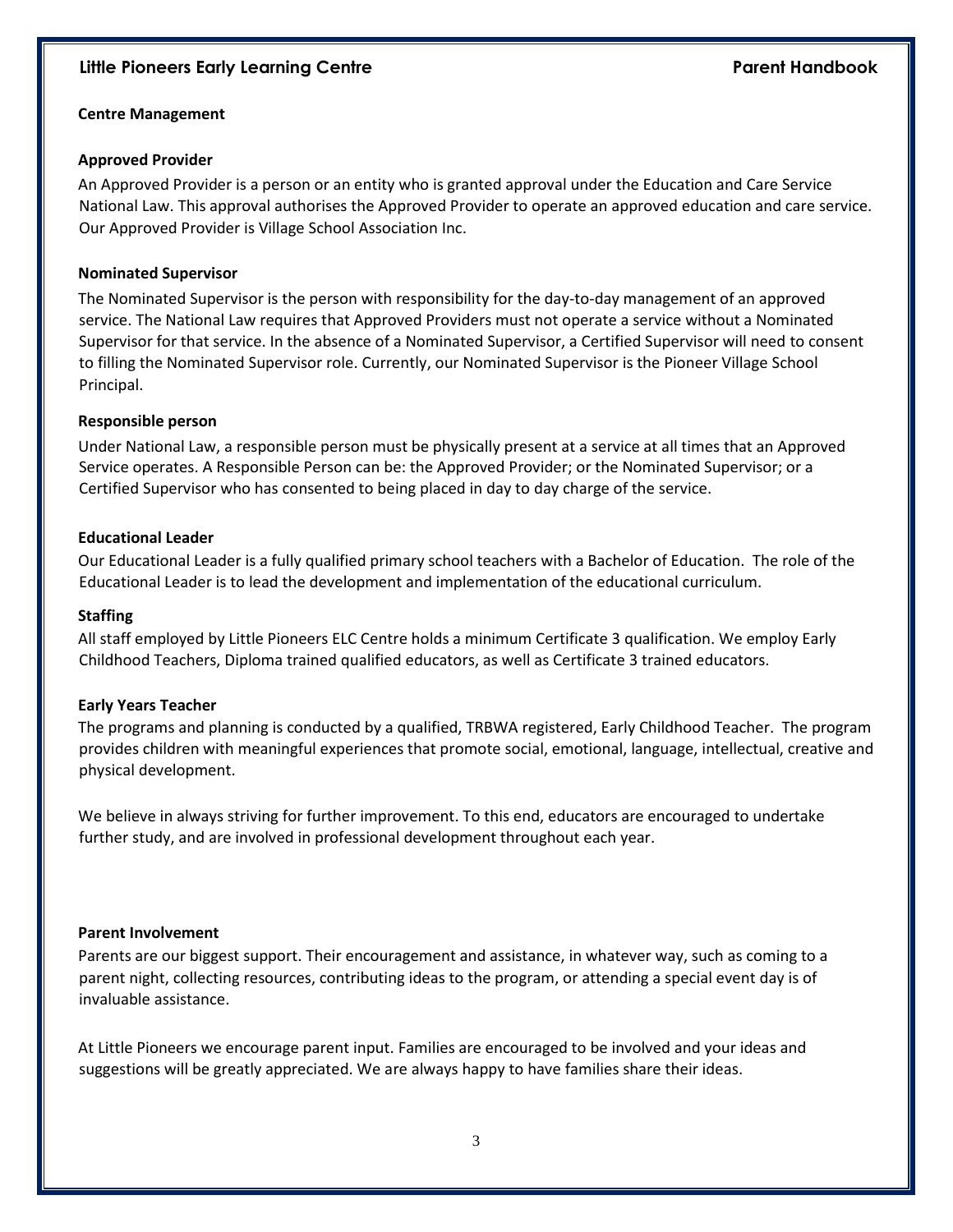In the first instance, parents can be involved by explaining their child's temperament, stages of development, likes and dislikes, to our educators. Even though a parent's life is very busy, we would appreciate a few minutes to talk about how your child is progressing. We appreciate being told the little things we need to know e.g. changes in sleeping patterns, any development you observe, the cold your child appears to be contracting, or how an activity was enjoyed.

To give children the best opportunity for development, educators and families work hand-in-hand. We want children to gain the best that is possible from our school, so please do keep in touch and discuss any milestones, problems, concerns or feelings with the staff*.*

### <span id="page-4-0"></span>**Important Information about our Service**

The following information will help you to understand the administrative requirements of enrolling your child into Pioneer Village School and the operational policies families need to be aware of.

### <span id="page-4-1"></span>**Contact Details**

**Phone:** 9399 6999 **Address:** 7 Albany Highway Armadale – within the Pioneer Village School Grounds **Website:** www.pvs.wa.edu.au **Email:** reception@pvs.wa.edu.au

### <span id="page-4-2"></span>**Hours of Operation**

The service is open from 7.00 a.m. to 6.00 p.m. for Long Day Care throughout the year, excluding public holidays and two weeks over Christmas/New Year where we close. *Please be aware you are charged fees for public holidays throughout the year, but not for the closure over the Christmas period.* 

The following sessions are available:

Long Session 7:00am-6:00pm. Short Session 8.30am-3:05pm.

### <span id="page-4-3"></span>**Enrolment**

Prior to commencement, you will receive an enrolment pack. This includes all of the necessary paperwork required by the Service. To enrol your child, you are required to complete and sign the Enrolment Form and Complying Agreement. Please ensure that we are notified of any changes that may occur, such as change of address or phone number as soon as possible.

**All completed forms must be returned to school prior to your child's orientation.** If there are court orders in place, we will also need to be provided with a copy to be kept on file. The details required on the enrolment form are needed by our educators to help them take the best possible care of your child. It is also a legal licensing requirement. All information is strictly confidential. If any of the details on the enrolment form change, you are asked to advise us immediately*.*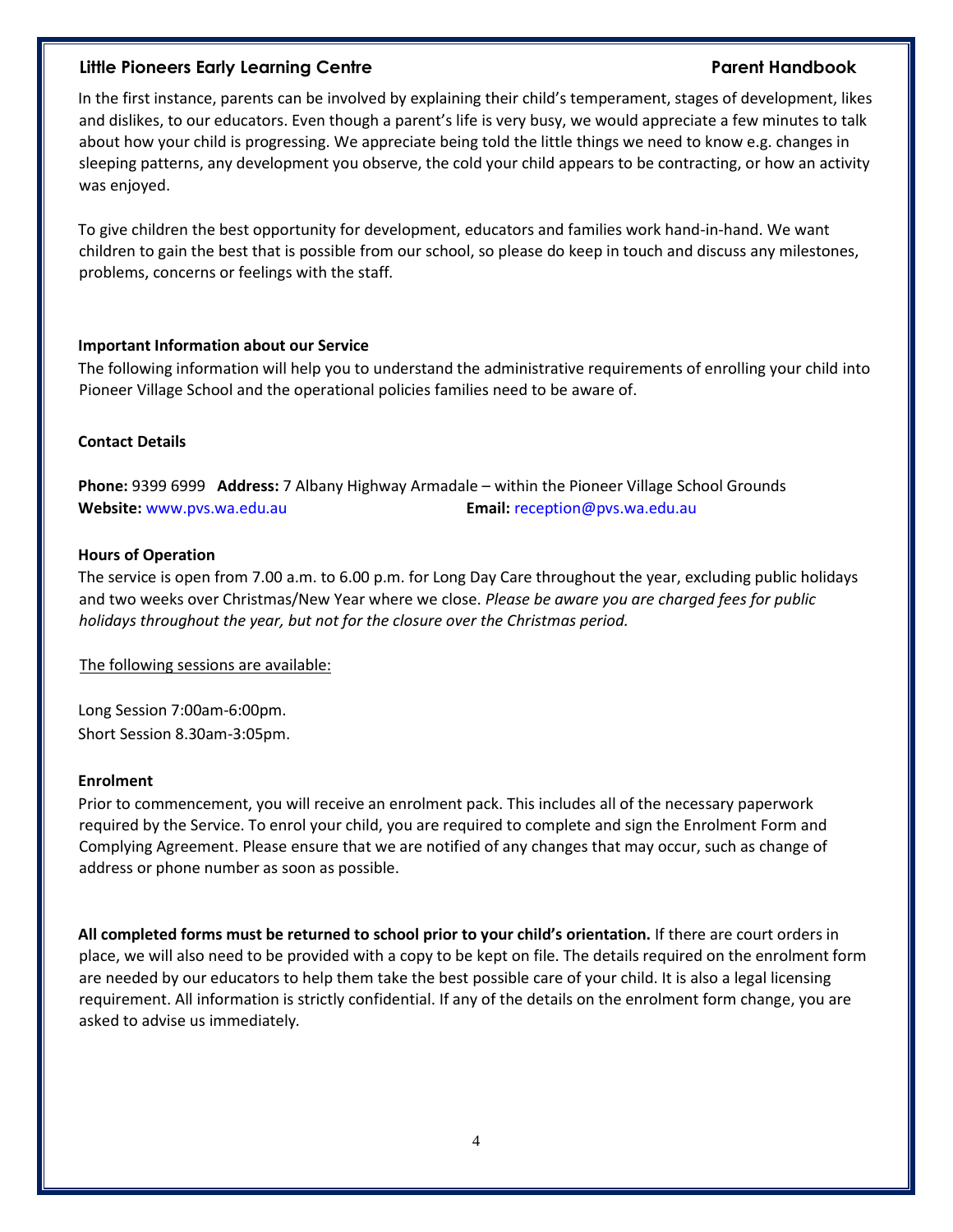### **Enrolment Process:**

- 1. Register Interest on the PVS website <https://pvs.wa.edu.au/early-learning-centre/>
- 2. A staff member will contact you to arrange a tour.
- 3. Apply for the Child Care Subsidy through Centrelink if you intended to claim the subsidy. The subsidy can only be backdated 28 days so it's recommended you apply well before you intend to start your child.
- 4. Submit a completed enrolment form ensuring that the Customer Reference Numbers (CRN) for the child and claiming parent have been supplied. The enrolment form is also the Complying Written Agreement.
- 5. Provide all required documentation, e.g. child's birth certificate, immunisation record, custodial papers, court orders, medical conditions plans etc, and pay the \$395.00 non-refundable School Enrolment Fee.
- 6. Book an orientation session.
- 7. Confirm your Little Pioneers ELC enrolment and attendance pattern on your myGov account to ensure your receive your Child Care Subsidy.

### **Inclusion**

We provide an inclusive environment that aims to support the needs of every child. If you require additional support for your child please let us know. Our support agency is Communicare. Please discuss your child's needs with our ELC Educational Leader. Inclusion support aims to provide your child and the educators caring for your child with information, advice, care plans, and access to training and funding to support the whole room.

### **Priority of Access**

Little Pioneers ELC adheres to the Priority of Access Guidelines, to ensure the children who most require care are about to access it.

The priority list indicates the following:

- Priority  $1 a$  child at risk of serious abuse or neglect
- Priority 2 a child of a single parent who satisfies, or of parents who both satisfy, the work, training, study test
- Priority  $3 any other child$

Within these priority listings are further guidelines, more information can be found at [https://www.dss.gov.au/sites/default/files/documents/07\\_2015/instruction\\_sheet\\_10\\_](https://www.dss.gov.au/sites/default/files/documents/07_2015/instruction_sheet_10_-_priority_of_access_guidelines_for_child_care_services.pdf#:~:text=The%20Priority%20of%20Access%20Guidelines%20are%20set%20out,Outside%20School%20Hours%20Care%20and%20In-Home%20Care%20services) priority of access guidelines for child care services.pdf#:~:text=The%20Priority%20of%20Access%20Guidelin [es%20are%20set%20out,Outside%20School%20Hours%20Care%20and%20In-Home%20Care%20services.](https://www.dss.gov.au/sites/default/files/documents/07_2015/instruction_sheet_10_-_priority_of_access_guidelines_for_child_care_services.pdf#:~:text=The%20Priority%20of%20Access%20Guidelines%20are%20set%20out,Outside%20School%20Hours%20Care%20and%20In-Home%20Care%20services)

If the centre is approached to provide a place for a child who fits a higher priority criteria, we are obliged to vacate a lower priority placement for this child. In this circumstance as much notice will be given as possible and we will do everything possible to find an arrangement to best suit the needs of families.

### <span id="page-5-0"></span>**Where to Find Everything**

In the centre you will find everything you need to know including:

- Our Philosophy displayed
- Parent Handbook displayed
- Staffing Information displayed
- Service Approval displayed
- Policy Manual on request
- Quality Improvement Plan on display once completed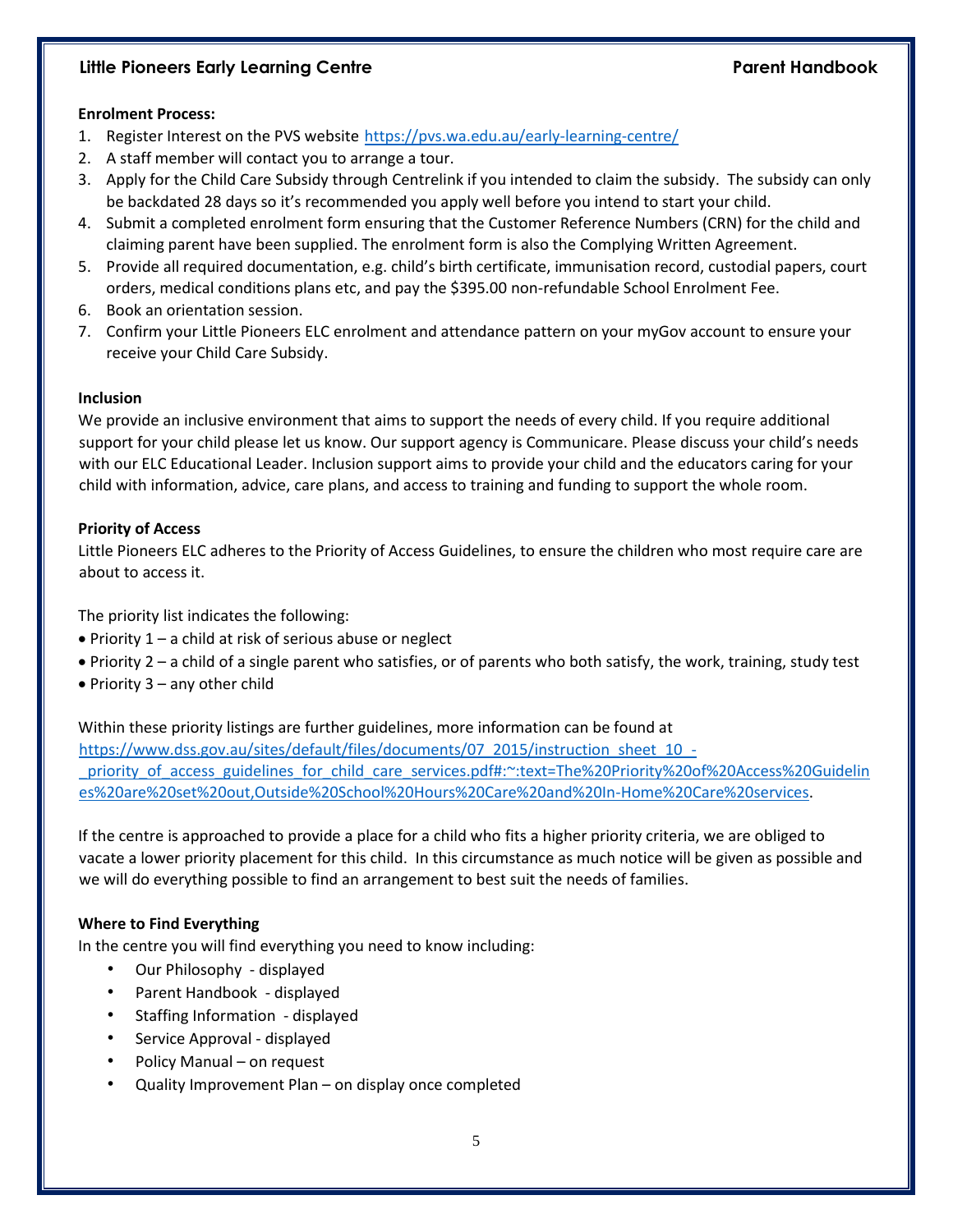### <span id="page-6-0"></span>**Current Fees**

Our fees are reviewed on an annual basis by Pioneer Village School. Casual days require at least 24 hours' notice to book or cancel, and must be confirmed either by a staff member or by e-mail – availability of casual days is not guaranteed. Our current fee schedules are:

| Long<br><b>Session</b> | <b>Short</b><br><b>Session</b> | Casual<br>Long<br><b>Session</b> | Casual<br><b>Short</b><br><b>Session</b> |
|------------------------|--------------------------------|----------------------------------|------------------------------------------|
| \$105                  | \$98                           | \$119                            | \$111                                    |

### <span id="page-6-1"></span>**Payment of Fees**

Operation of our program is dependent on maintaining fees. Please read the following information carefully.

### **Permanent Bookings**

Permanent bookings operate on an ongoing basis and roll over from year to year unless otherwise communicated by the enrolling guardian/parent. **Two weeks' written notice** is required if families wish to cease enrolment at Little Pioneers ELC, or change their child's permanent booking. Notification must be provided in writing via email. A confirmation email will be provided. Permanent bookings can be for a short or long day session.

Please contact us via email or by telephone if your child is absent for any reason e.g. sickness, holiday etc. **Fees apply for absences on all permanent bookings, regardless of why the child is unable to attend.**

Please Note: We are unable to provide swap, or make up, days if your child is unable to attend a regular booked day.

### **Casual Bookings**

**All casual bookings are subject to the availability of places.** A casual booking may include multiple days and/or multiple children from the same family. A casual booking is not a guaranteed placement in the ELC. Casual bookings are utilised as a rare or once off occurrence to meet the needs of families. They must be booked via email and are confirmed once you receive a confirmation email of your booking. We are unable to accept walkins. **24 hours' notice is required to cancel any casual booking. Full fees will apply for any cancellations that don't comply with the notice period.** 

Fees are direct debited weekly.

Please be aware that if an invoice day falls on a public holiday, or during a holiday period where administration staff are on leave, statements will be provided on the next business day after opening.

Statements of Entitlement and Fee Statements can be accessed on the Xplor app.

**A late fee of \$2 per minute or part thereof will be charged directly onto your account for each child who remains at the Centre after 6:00pm.**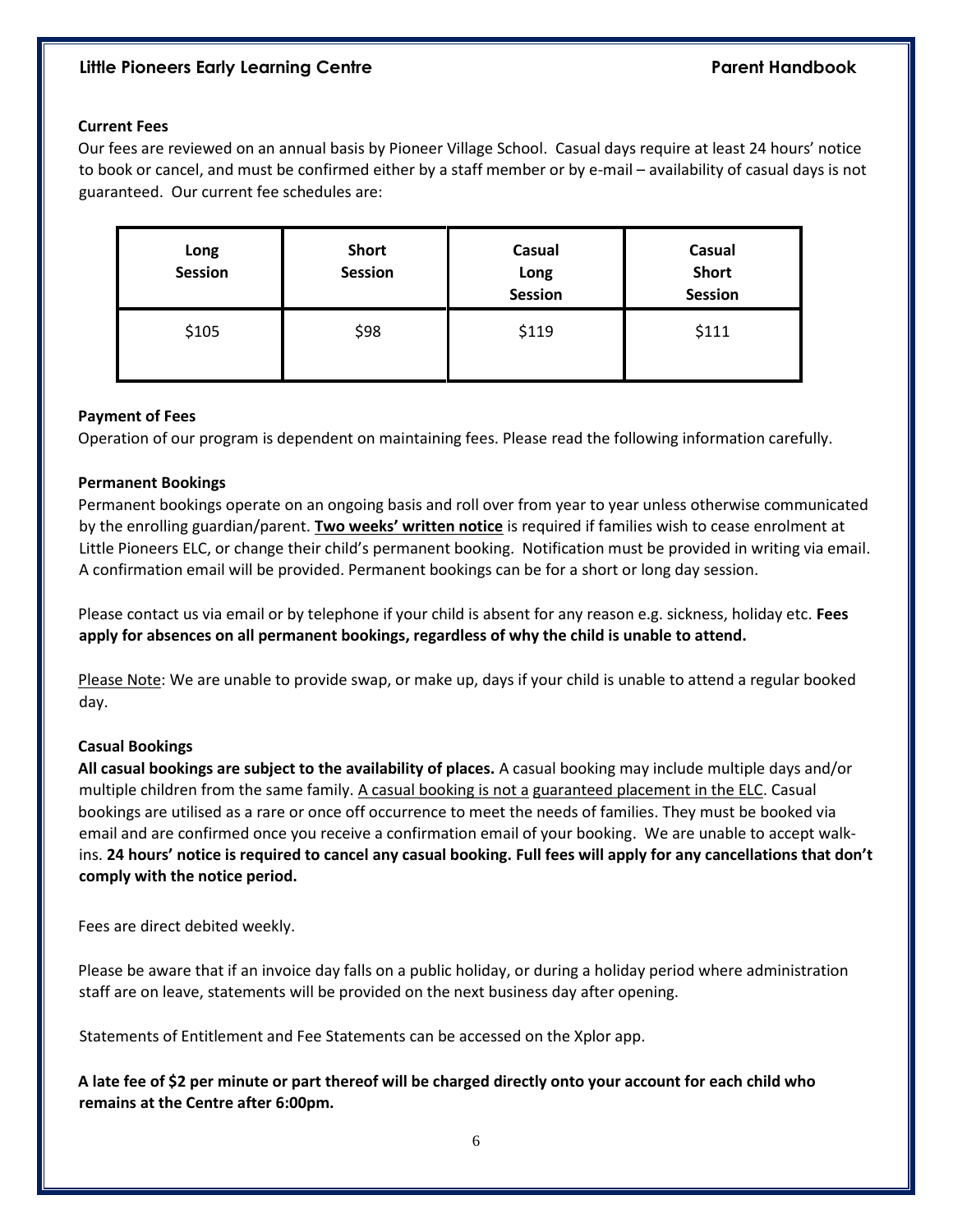Anyone experiencing difficulties in meeting their fee obligations can speak to the supervisor to make mutually agreeable arrangements. Failure to do so may result in the cancellation of your child's place. Please refer to our Payment of Fees Policy for further information.

### <span id="page-7-0"></span>**Non-Attendance Guidelines**

Please advise us if your child will not be attending their booked session wherever possible. All absences will be recorded on Xplor.

### <span id="page-7-1"></span>**Child Care Subsidy**

The Australian Government provides financial assistance to eligible families to help cover the cost of child care. Child Care Subsidy (CCS) is paid directly to us. We then pass this on to families in the form of fee reductions. Families must then pay the gap fee charged directly to the school.

Child Care Subsidy levels are different for each family and depend on individual circumstances. Child Care Subsidy is determined by three key factors:

- How much 'work related' activity you and your partner undertake each fortnight. The entitlement is based on the lesser activity figure.
- Your combined family income.
- The type of care required.

CCS entitlements are payable on 42 allowable absences per year after which full fees apply for further absent days unless approved. In special circumstances, you may receive CCS for more than 42 absence days. Please discuss this with our Centre Director if you wish to look into this further. You may need to provide supporting documents. You can only use an absence day after your child has physically attended Little Pioneers ELC for the first time.

### For further information visit:

### **[education.gov.au](https://www.education.gov.au/)**

or

**<https://www.humanservices.gov.au/individuals/services/centrelink/child-care-subsidy>**

**Please note:** The forms that you sign for the purposes of CCS are legal documents, and we are asked to remind you that giving false information is a criminal offence. It is your responsibility to notify the Government Services if your circumstances change*.* 

### <span id="page-7-2"></span>**Confidentiality and Records**

Little Pioneers ELC has a duty to keep adequate records about staff, parents and children in order to operate responsibly and legally. The school will protect the interests of the children, their parents and the staff including appropriate privacy and confidentiality. Archived records will be stored in a safe and secure manner in accordance with the Education and Care Services National Regulations. Please refer to our Privacy policies for further information.

### <span id="page-7-3"></span>**National Quality Framework**

We are guided by the National Quality Framework. The framework is based on contemporary research and evidence of how children learn and develop. As part of the framework we are committed to continuous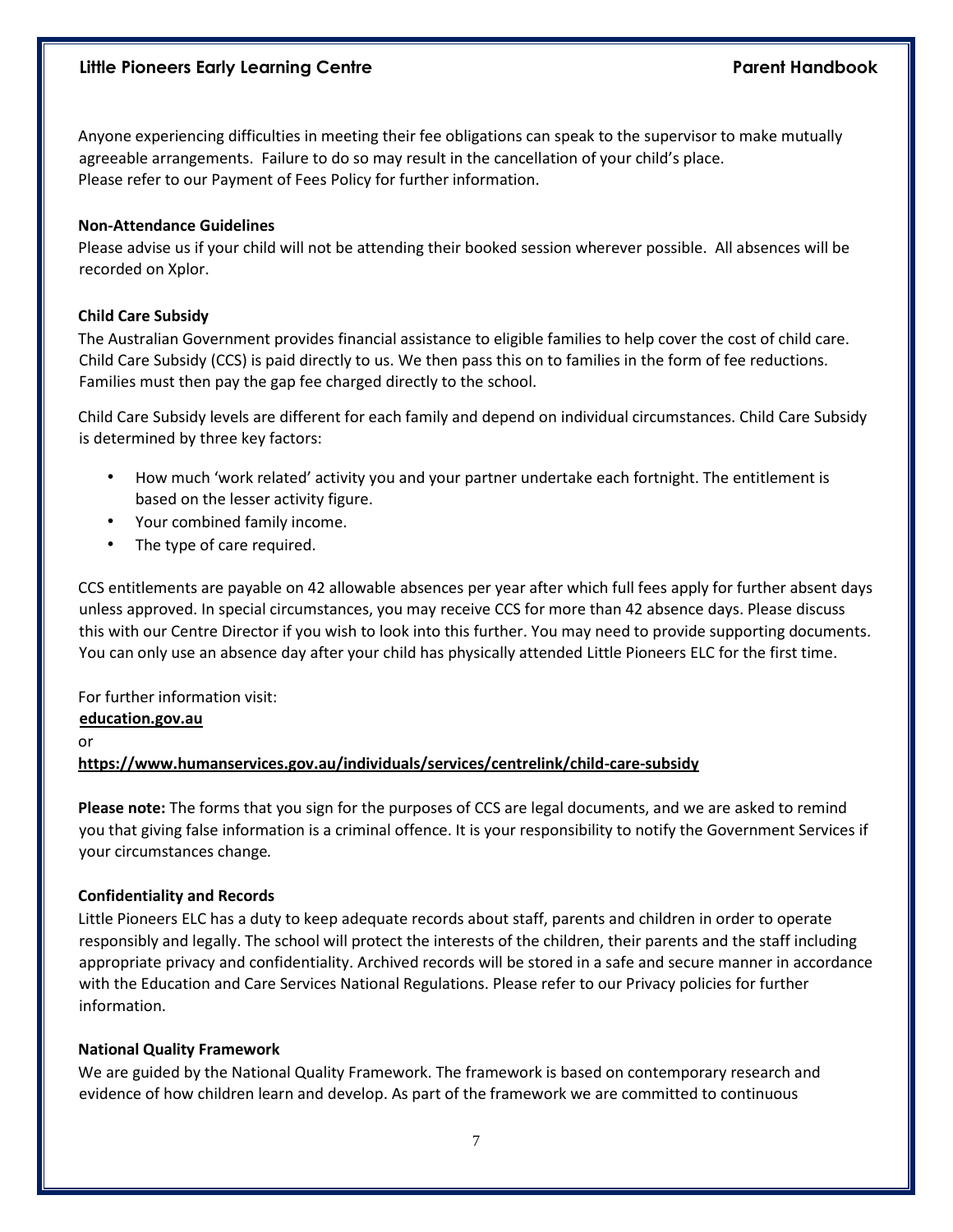improvement and reflective practices. Little Pioneers ELC also adheres to all relevant industry and workplace legislation.

### <span id="page-8-0"></span>**National Legislative Framework**

The National Legislative Framework is established through an applied laws system and consists of the:

- *Education and Care Services National Law;* and
- *Education and Care Services National Regulations*.

### **National Quality Standard**

The *National Quality Standard* sets a national benchmark for the quality of education and care services. The *National Quality Standard* is divided into seven Quality Areas:

- 1. Educational program and practice.
- 2. Children's health and safety.
- 3. Physical environment.
- 4. Staffing arrangements.
- 5. Relationships with children.
- 6. Collaborative partnerships with families and communities.
- 7. Leadership and service management.

### <span id="page-8-1"></span>**National quality rating and assessment process**

We will be assessed and rated against each of the seven Quality Areas of the National Quality Standard and the National Regulations and be given an overall rating. The rating and assessment process aims to drive continuous quality improvement at Services and provide families with better information for making choices about their children's education and care. Our service is yet to undergo an assessment, but will do so at some point.

### <span id="page-8-2"></span>**Quality Improvement Plan**

We, like all services, are required to develop and maintain a Quality Improvement Plan (QIP) in relation to the seven quality areas. Our QIP will highlight our strengths, as well as areas we have identified as needing to be improved. For more information regarding the National Quality Framework, please speak to one of our educators or visit the websit[e www.acecqa.gov.au](http://www.acecqa.gov.au/)

### <span id="page-8-3"></span>**Early Years Learning Framework (EYLF)**

The Early Years Learning Framework is a National Framework for children birth to 5 years. Educators use the framework to develop learning programs that are responsive to children's interests, ideas, strengths and recognise that children learn through play.

The Framework has five learning outcomes. They are;

- 1) Children have a strong sense of identity
- 2) Children are connected and contribute to their world
- 3) Children have a strong sense of wellbeing
- 4) Children are confident and involved learners
- 5) Children are effective communicators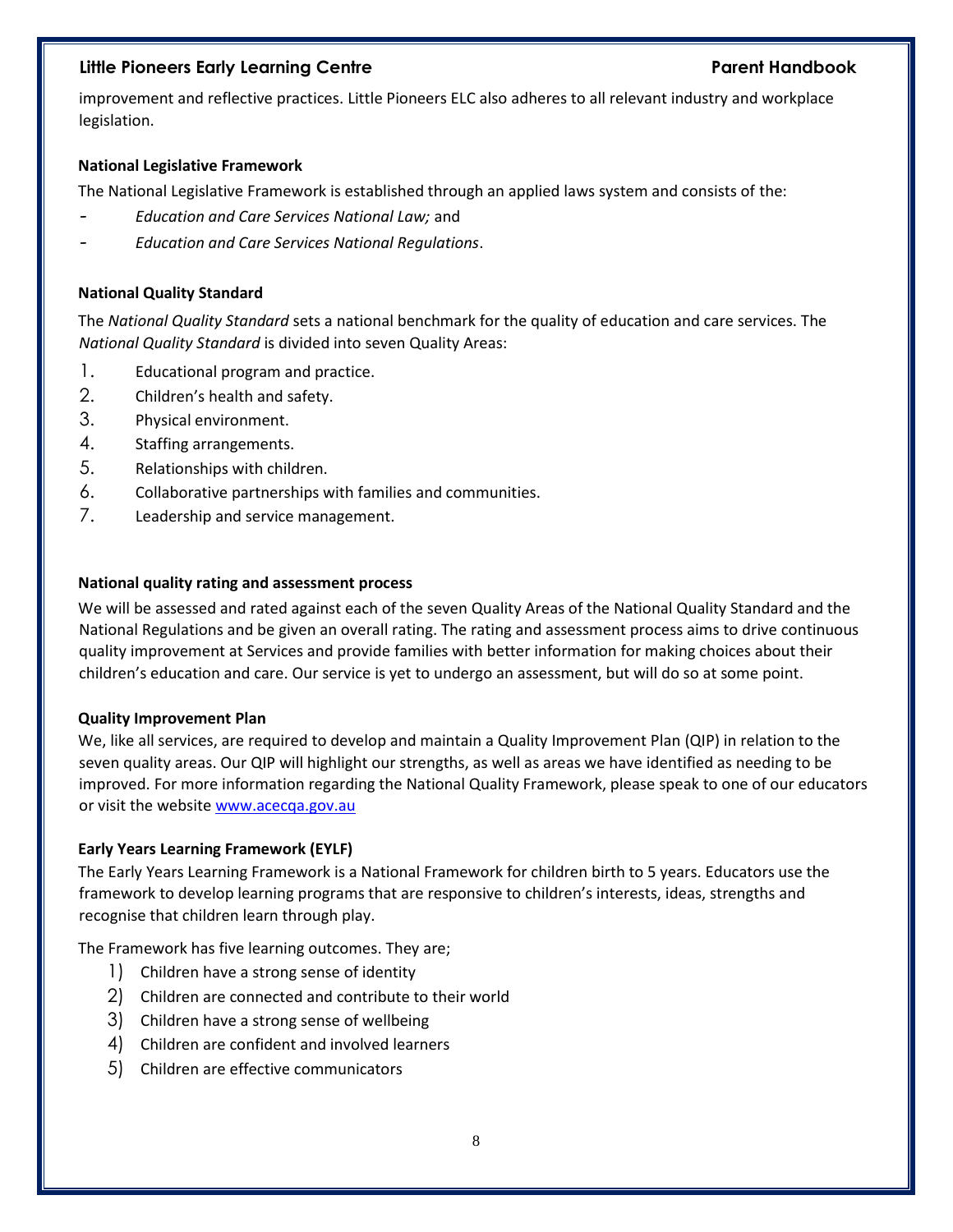The Australian Government's *Early Years Learning Framework – Belonging, Being and Becoming* describes the principles, practices and outcomes essential to support and enhance young children's learning from birth to five years of age, as well as their transition to school.

www.deewr.gov.au/Earlychildhood/Policy\_Agenda/Quality/Documents/EYLF\_Ed\_Guid e.pdf

The following is an extract from *Belonging, Being & Becoming, The Early Years Learning Framework for Australia*. **"A VISION FOR CHILDREN'S LEARNING"** 

'All children experience learning that is engaging and builds success for life. Fundamental to the framework is a view of children's lives as characterised by *Belonging, Being and Becoming*. From before birth, children are connected to family, community, culture and place. The earliest development and learning takes place through these relationships, particularly within families, who are children's first and most influential educators. As children participate in everyday life, they develop interests and construct their own identities and understandings of the world.'

### <span id="page-9-0"></span>**BELONGING**

Experiencing belonging – knowing where and with whom you belong – is integral to human existence. Children belong first to a family, a cultural group, a neighbourhood and a wider community. *Belonging* acknowledges children's interdependence with others and the basis of relationships in defining identities. In early childhood, and throughout life, relationships are crucial to a sense of belonging. Belonging is central to being and becoming in that it shapes who children are and who they can become.

### <span id="page-9-1"></span>**BEING**

Childhood is a time to be, to seek and make meaning of the world. *Being* recognises the significance of the here and now in children's lives. It is about the present and them knowing themselves, building and maintaining relationships with others, engaging with life's joys and complexities, and meeting challenges in everyday life. The early childhood years are not solely preparation for the future but also about the present.

### <span id="page-9-2"></span>**BECOMING**

Children's identities, knowledge, understandings, capacities, skills and relationships change during childhood. They are shaped by many different events and circumstances. *Becoming* reflects this process of rapid and significant change that occurs in the early years as young children learn and grow. It emphasises learning to participate fully and actively in society.

### <span id="page-9-3"></span>**Arrival and Collection of Children**

Our primary concern is the welfare and safety of your child. We therefore request that you comply with the following requirements.

### <span id="page-9-4"></span>**Signing In and Out**

Families are required to sign their child in and out of Little Pioneers ELC at the time of arrival and departure. This procedure is a legal requirement in Australia. We are required to submit children's exact arrival and departure times. This is also linked to families Child Care Subsidy.

Signing in and out is done at the door. Parents and guardians are required to sign in/out via their Xplor App which is located at the front door. When signing in, children must be taken directly to an educator, do not allow them to join in before connecting with staff. This is also a great opportunity to communicate with staff if required. The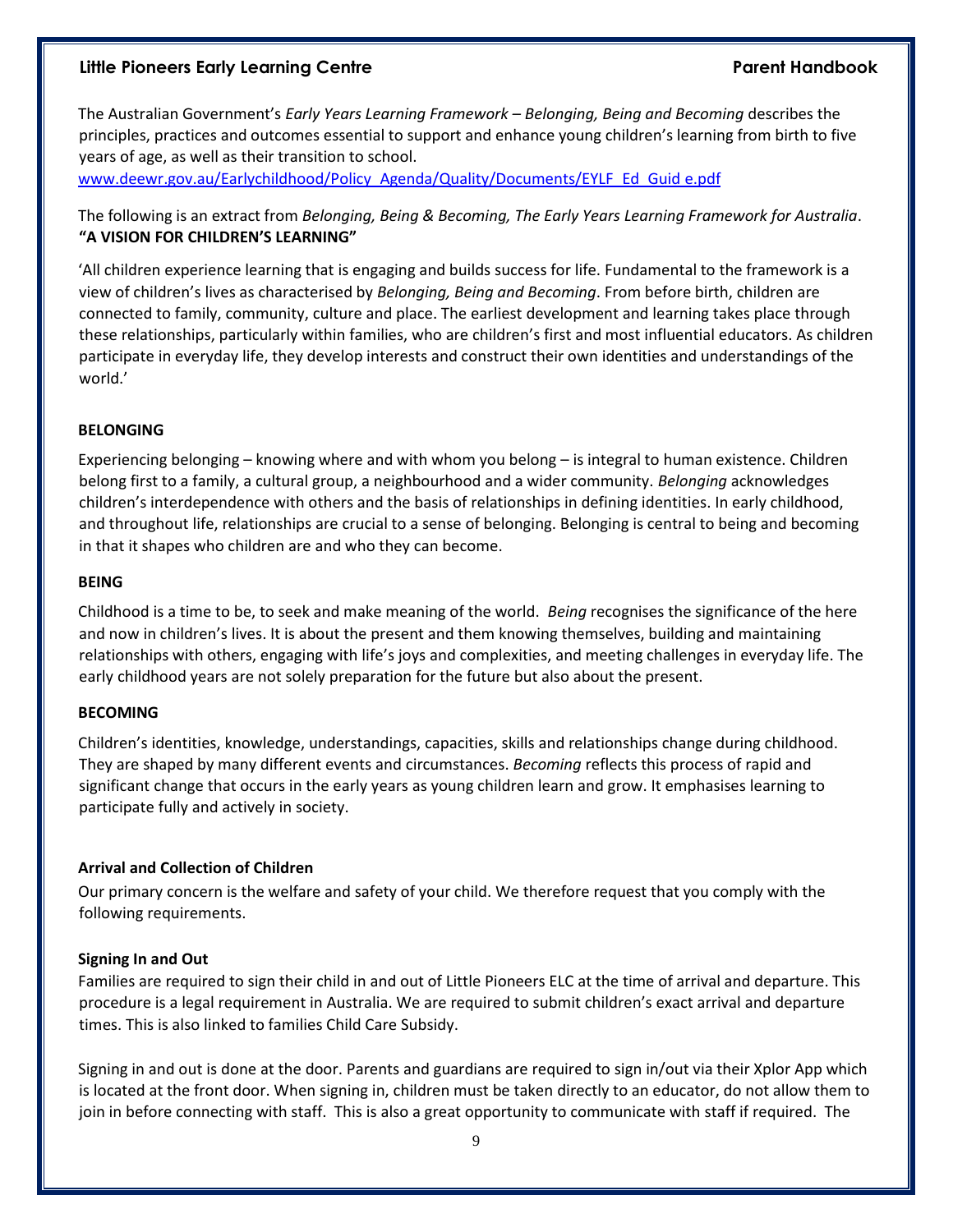same information is required when you sign your child out, please directly inform a staff member you are signing your child out at the time.

Signing children in and out also ensures children's safety in the event of an emergency.

### **The following policy applies to all families.**

Only parents or persons nominated on the enrolment form may pick up/drop off the child. No child will be allowed to go with an adult unless they have been nominated or we have been notified in writing. If an unauthorised person arrives to collect your child, the child will not be released until your authorisation (preferably in writing) has been obtained.

### <span id="page-10-0"></span>**Late Collections**

If you are unavoidably detained and unable to collect your child at the agreed time, you must telephone us to advise us of your expected time of arrival. If you need to arrange for another person to collect your child, you must provide full details about this person to us. If you have not contacted us and your child has not been collected by the agreed collection time, we will attempt to telephone you, or if this is not successful, the emergency contact people listed on your child's enrolment form will be contacted to arrange for his/her immediate collection.

The service has a policy of charging a late fee of \$2 a minute per child, to parents who are late to collect their children. This fee is to cover the costs of the staff's overtime hours. Our policy requires that Crisis Care and the Department for Child Protection is contacted to advise them of the situation if a parent is more than 30 minutes late without explanation and no-one else can be contacted.

### **Family Meetings:**

Family meetings are available upon request. Please speak to the ELC Team Leader and we will arrange a meeting time that is convenient to you.

### **Centre Events:**

Our enthusiastic staff will be planning a number of events throughout the year for you to connect with your child at School. Please keep an eye on the notice board and the Xplor app to ensure you don't miss any exciting opportunities.

### <span id="page-10-1"></span>**Communication with Parents**

Our educators are extremely supportive of children and their parents. Both parents of the child will be treated equally.

Concerns can be discussed with your child's educator or the Centre Manager at any reasonable time. All information pertaining to your child will always be treated with the utmost confidentiality. Please note that a staff member may not be able to have a private meeting if they are focusing on educating. If you require a meeting in private, please book in a time.

Where an enrolled child is not living with both parents/guardians, or where disputes arise in relation to responsibility of the child the following will apply:

• Parental responsibility remains with both parents/guardians jointly and individually except where it is altered by an order of the Family Court of Australia. In the absence of such an order, the child will be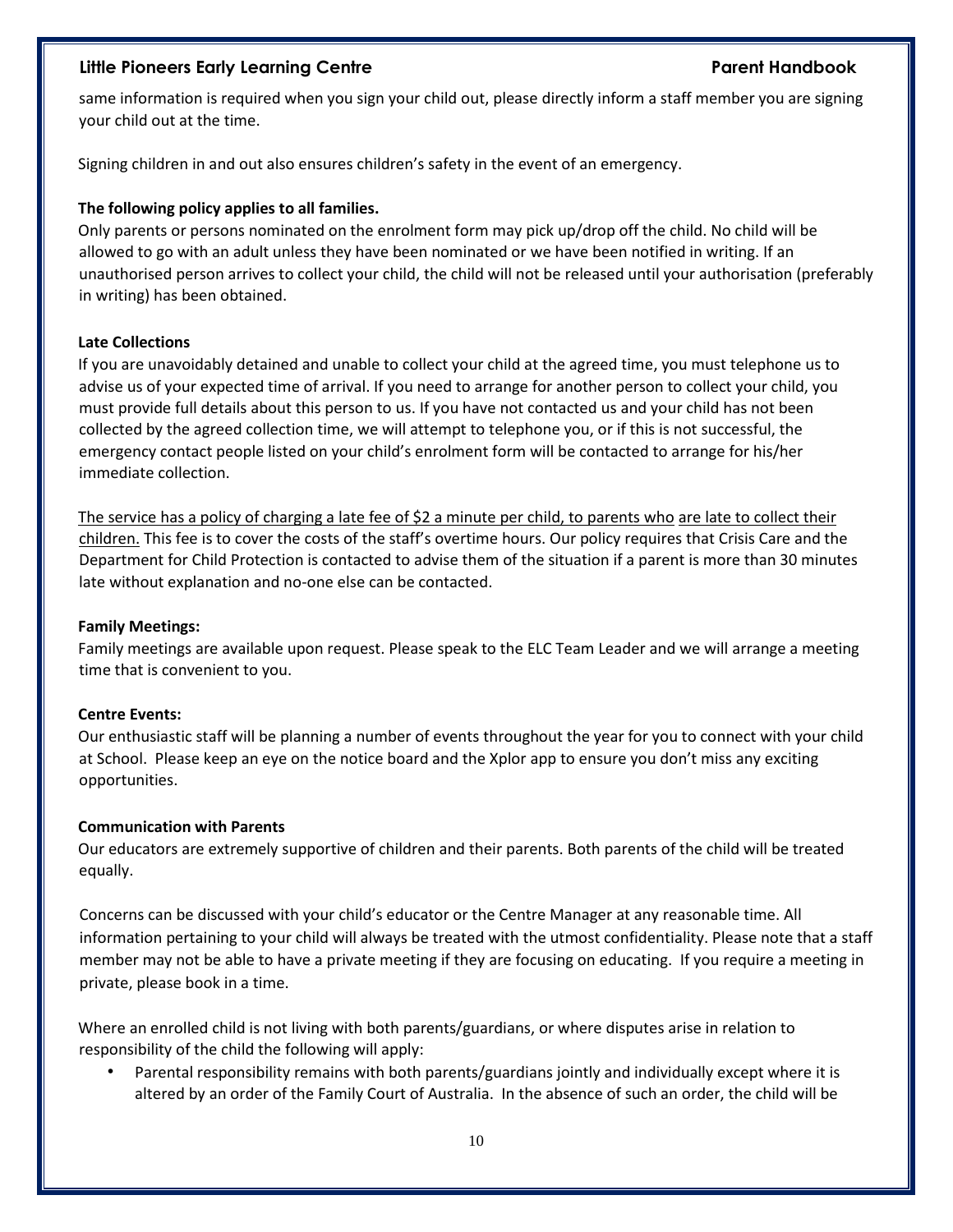released to either parent/guardian who is an authorised person to collect the child on the enrolment form.

- Where a non-enrolling parent cites an Order of the Family Court giving him/herself lawful access to the child, the Centre Manager will contact the enrolling parent to confirm the existence of the order and seek their direction on how to respond to the non-enrolling parent. Staff will not try to interpret or act on any court order without the approval of the enrolling parent.
- The child will only be released into the care of the enrolling parent/guardian, or other person specifically authorised by the enrolling parent/guardian, except when Department for Child Protection or Police specifically direct otherwise under the provisions of the law.

### <span id="page-11-0"></span>**Parking**

The school car parks can get busy during peak drop off and pick up periods (8:15am – 8:30am and from 2:40pm – 3:15pm). We ask that all families park in the **Top Car Park** during the busy periods and follow the road rules. The Village speed limit of 8kmph must be observed. Please be vigilant of children in this area, especially school children walking or riding themselves to and from school. Children should always be closely supervised by their parent/family member while in the car park and walk with an adult. Please refer to the PVS Drop Off/ Collection Zone information on the SkoolBag App for further clarification.

Please note that Kindy children cannot use the school Drop Off Zone. They must be directly taken to the room by their parent/guardian, signed in/out, and handed directly to a staff member.

### <span id="page-11-1"></span>**Children's Safety on the Roads**

In the case of a parent or guardian arriving at school to collect their child in a visibly intoxicated or unfit state to drive, they will be encouraged to contact an alternative adult to drive them and the child home, or we will offer to call a taxi at the expense of the parent/guardian.

**Where human life is at risk, any part of the above may not be able to be complied with and in such circumstances, the police will be immediately informed. Our staff will follow the service's Emergency Action Plan.** 

### <span id="page-11-2"></span>**Termination of Care**

In extreme circumstances it may be necessary to terminate a child's care. Exclusion of children from our school will only occur after all other avenues of communication and support have been exhausted and when:

- Professional advice confirms a child is in psychological danger as a result of an unusually prolonged inability to settle into care away from the parent.
- A child puts other children at risk through inappropriate behaviour.
- The parent continually fails to observe the hours of operation and/or fails to pay the required fee.

### <span id="page-11-3"></span>**Family Grievance and Complaint Procedures**

We welcome all parent feedback, including grievances. All concerns are dealt with in a prompt, positive and fair manner.

If a parent has a concern about any aspect our service, please discuss the issue with the relevant staff member or with the Centre Manager. If you feel the problem is not being resolved, please read the PVS Concerns and Complaints policy found on our school website and follow the guidelines. Parents are also entitled to direct their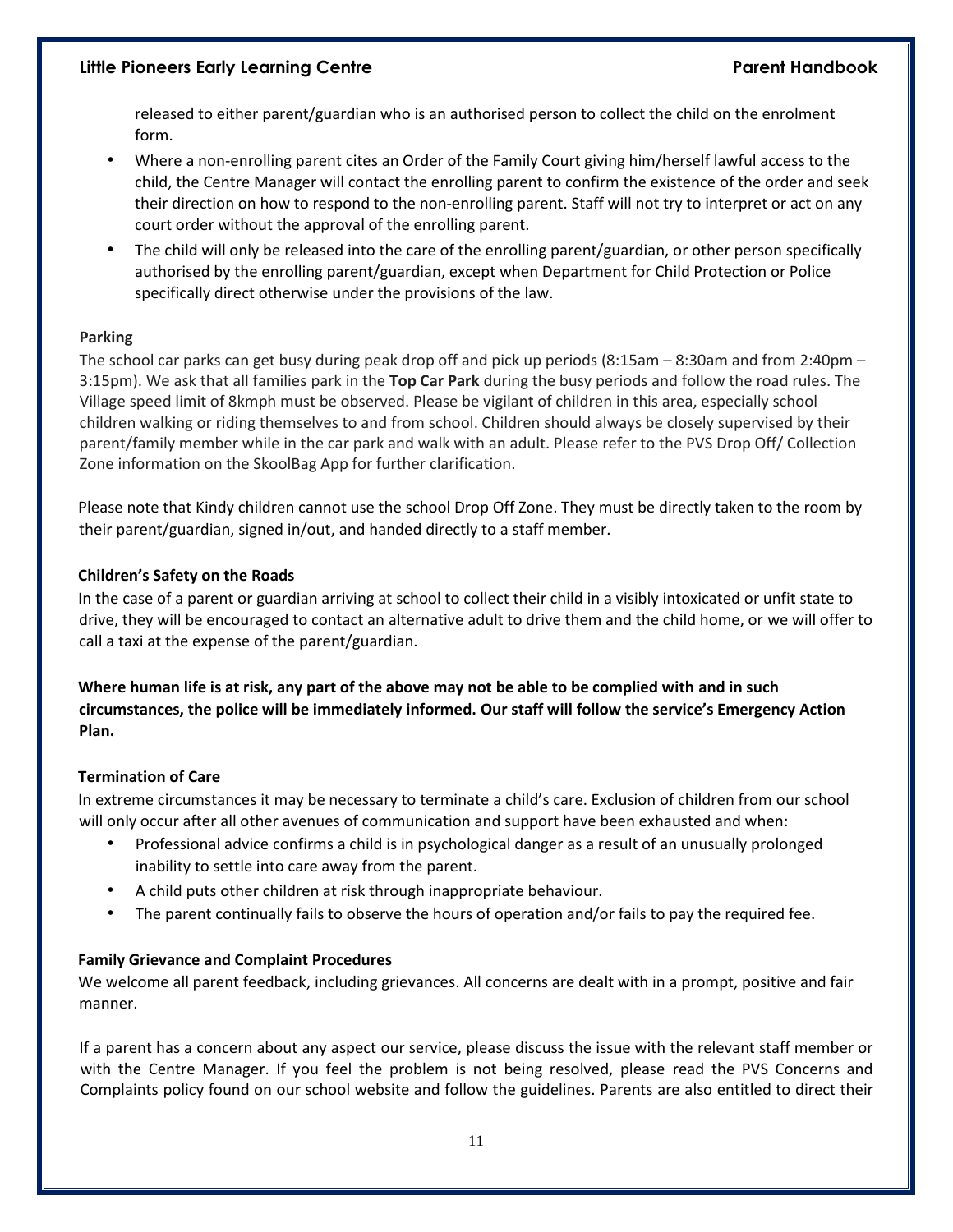complaints to the Education and Care Regulatory Unit Boorloo Campus. Level 7, 130 Stirling Street, Perth WA 6000. Mailing Address: Locked Bag 5000 Fremantle WA 6959*Ph. (08) 65518333.*

### <span id="page-12-0"></span>**Settling Your Child into Kindy**

We will support your child with settling into the new environments as well as support them during transitions. We believe that a well-developed settling experience creates a strong relationship between School and home. We understand that each child's experience during settling in is very individual. Our educators work carefully with each child to ensure their transition is a smooth and positive one.

For some children separating from family is a new experience. Often short visits before commencing care can ease the child into our routine. It is important that you talk to your child about starting school and what they can expect prior to visiting. Some children are happy to separate as soon as they see the equipment and resources, while others may be reluctant and shy. When you are ready to leave, tell your child you are leaving and that you will be back later in the day. Please do not leave without saying goodbye, as this may cause distress for your child.

### **Arrival Routine**

Our service opens at 7:00am each day. We remind families that we are legally unable to accept children until this time. Please ensure you hand over your child to an educator and never leave your child alone in the yard or room without an educator present.

On arrival, please sign in and then assist your child in putting their own bag away. On arrival children are to place their lunch boxes in the tubs out the front of the classroom, place their bag on their name hook, and move to the set activity. 7.00am – 8.30am is quiet activity time. When leaving, we always suggest saying goodbye to your child rather than sneaking out. If parents sneak out, children can become distressed as they can think their parent has disappeared and might not come back. Your child's educator will always be on hand to help you and your child say goodbye.

If children become distressed, or are unable to settle, please be rest assured we will contact you. Our educators will always tell you honestly how your child is. Be aware that some children settle quickly and others take longer or may be distressed by group care. Our educators will assess your child's emotional needs and discuss this with you. Regular attendance also helps a child to settle*.* 

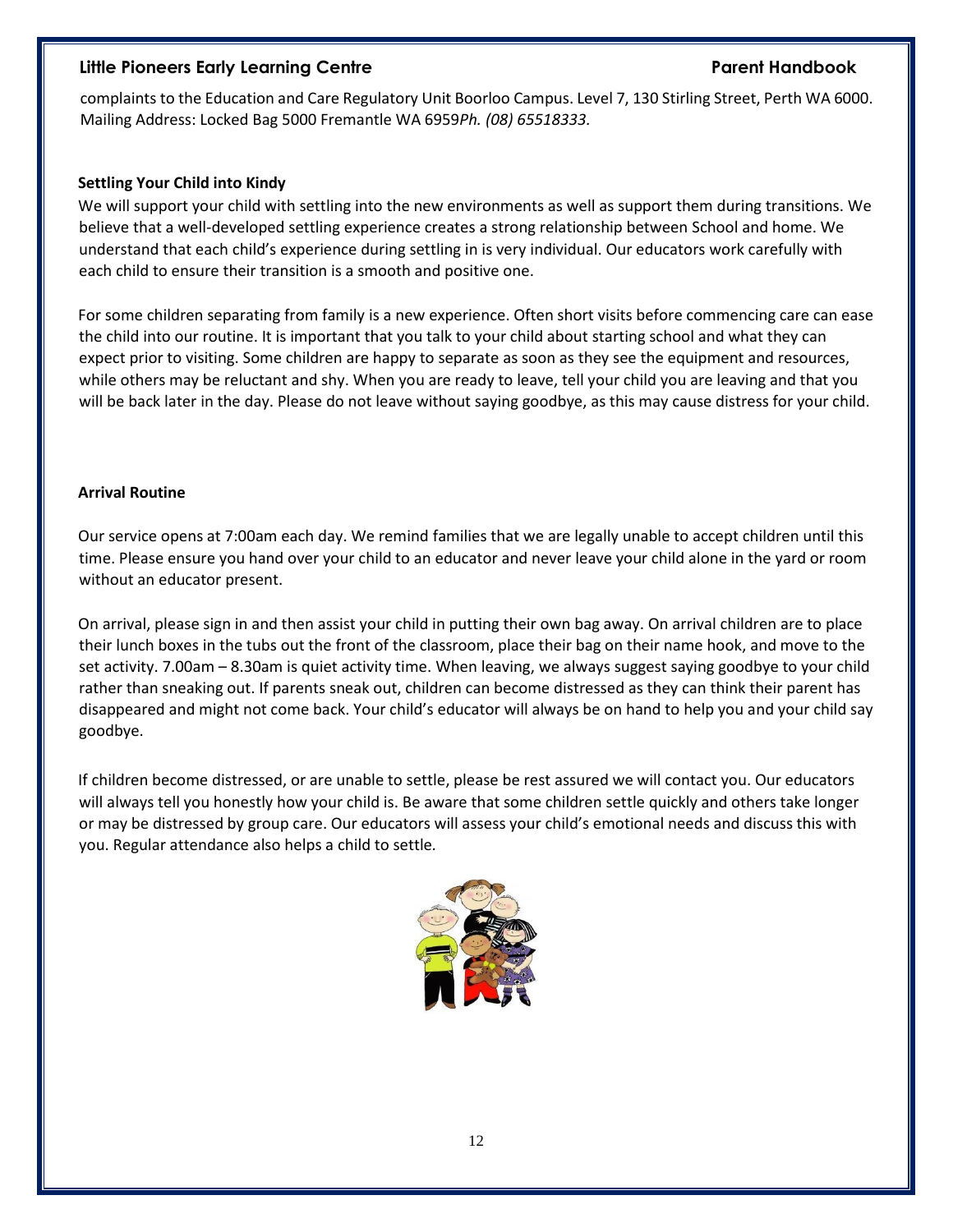### <span id="page-13-0"></span>**Our Learning Program**

Children need plenty of time to explore alongside adults who respect a child's interests and how they learn. Both the EYLF (Early Years Learning Framework) and the NQS (National Quality Standards) support putting children's interests at the centre of the program. At Little Pioneers ELC, we encourage child-initiated experiences, where children use their personal choice to direct their own learning and exploration as well as the importance of school readiness.

For young children, learning often occurs through play. This is considered best practice in early childhood as it is developmentally appropriate. In the ELC, we truly value play and the physical, social, emotional and cognitive benefits it provides children. We facilitate many types of play including:

- Dramatic (role playing e.g. pretending to be doctors, using the play-kitchen)
- Sensory/manipulative (e.g. playdough, puzzles)
- Exploratory (e.g. using magnifying glasses to look at insects, treasure hunts)
- Physical (e.g. obstacle courses, running, playing with balls)
- Rule-based (board games, circle games, outdoor games)

Due to this focus on child-led play, you may discover that your child will not bring 'work' home every day. Please do not take this to mean that your child is not learning. Children are constantly learning through their play and interactions. We also find that some children simply are not interested in creating artwork or doing craft. We will never force children to do these activities, as we value the choices they make. Please take time to have a look at our curriculum and read updates on Xplor to see what the children are currently learning.

### **The role of the Early Year's Educators**

Our educators provide a balance between child-led, child-initiated, and educator supported learning and recognise spontaneous teachable moments as they occur. We also believe our role involves encouraging children to share in the decision making and direction of what will happen during the day and to ensure they are ready for life at Pioneer Village School.

You will find your child's curriculum displayed in their room. We invite you to have input into its development. We love to hear what is happening at home or the highlights from your weekend so we can include these ideas and expand upon them in our curriculum; forming a strong link from home to school for children.

### **Curriculum**

As part of the NQF (National Quality Framework), our educators follow the EYLF. The curriculum outlines the planned experiences on offer for your child. These experiences have been carefully planned to reflect each child's needs and interests as well as meeting their developmental requirements.

We offer a balanced program that provides opportunities to participate in; both indoor and outdoor learning experiences, quiet and active times, individual, small and large group play, as well as spontaneous play. The program is child centred, and allows children to experience a wide choice of materials and pursue their own interests.

Families are able to access their child's learning on the Xplor app and feedback and/or comment can be left by families.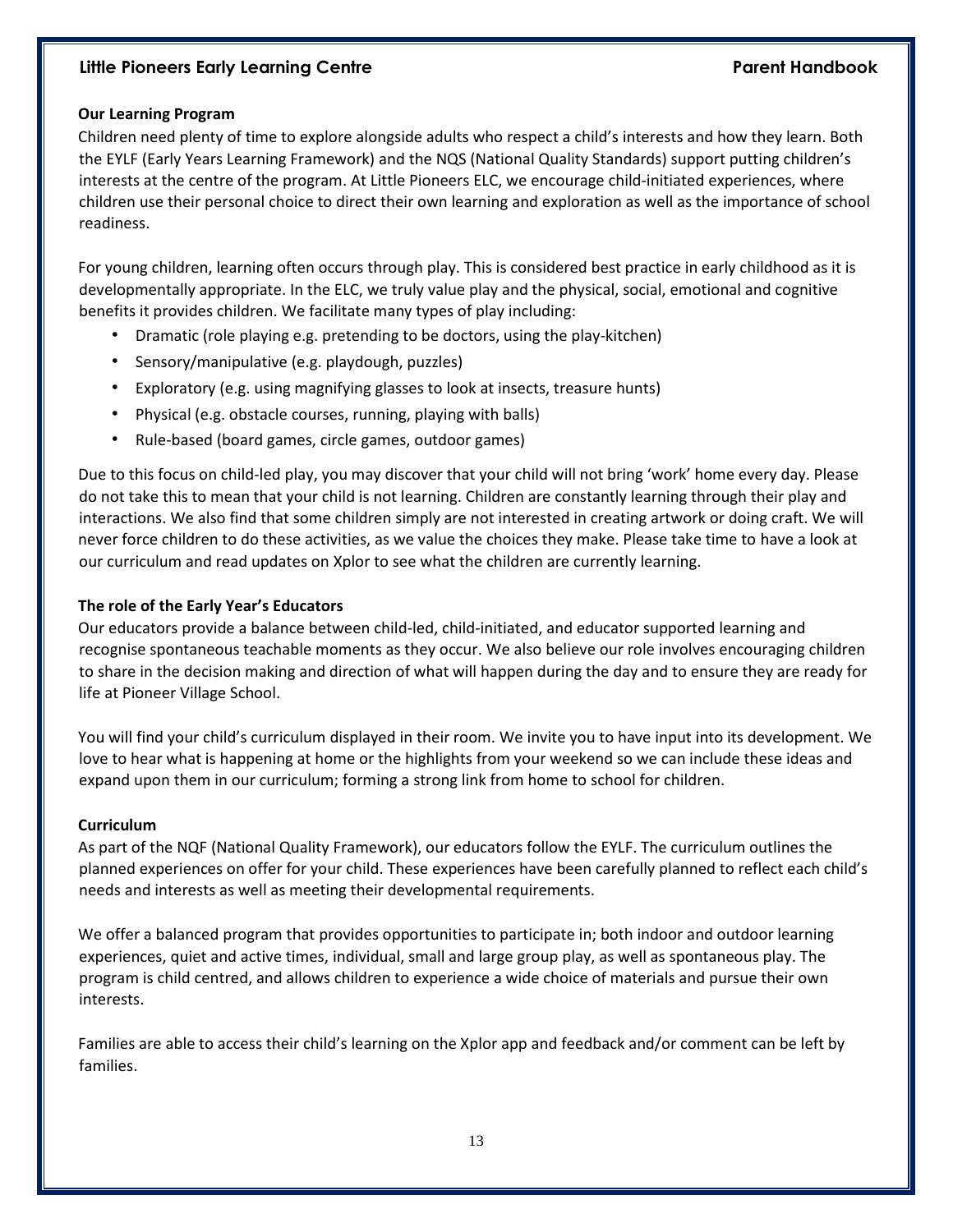Our environments reflect a holistic approach to learning and provide endless opportunities and possibilities that support children's wellbeing and education. Our classrooms and resources are arranged in the environment to empower and support children to actively engage in co-constructing their journey. Our physical environment and the atmosphere are designed to support and enhance children's learning.

### <span id="page-14-0"></span>**Routines**

Everything that happens at school throughout the day is based around the routines of the children. Routines such as mealtimes, toileting and handwashing are all occasions that are rich in social opportunity and building life skills. Routines take into account the developmental needs of individual children, children's attendance patterns, climate and physical environment, the numbers and ages of children within a given group, children with additional needs, new children entering the group, as well as parents' expectations.

### <span id="page-14-1"></span>**Meals/Nutrition**

Meals form a significant part of the daily routine. Meal times will provide positive learning experiences for children who will be encouraged to develop healthy eating habits. Parents/Guardians will be expected to provide lunch and snacks to meet each child's nutritional needs. **Due to allergies, we request that NO nut or nut products are brought to school.** 

Please make sure that any food allergies have been communicated with an ASCIA allergy plan. If your child has a particular dislike, dietary need or cultural consideration involving food – please communicate this on your enrolment form, and let staff know.

Children will have the opportunity to be involved in food preparation as part of the program. Through this, children learn life skills on healthy eating, where food comes from, how to prepare food and much more.

Children's learning is supported during meal times by providing them with opportunities to:

- view meal times as social occasions by sitting together
- discuss nutrition and healthy eating
- use table manners

### <span id="page-14-2"></span>**What to bring**

When your child is attending the ELC they will require:

- A bottle of **water (no juice or cordial)** labelled with your child's name.
- A healthy lunch and snacks in a lunch box with your child's name.
- A labelled legionnaire or bucket hat (please no caps) which can be purchased at Reception.
- Labelled Sun cream if your child isn't able to use the provided brand and labelled tube of nappy cream if your child isn't toilet trained.
- A change of clothes (several sets if toilet training).
- Zip lock bag/ wet bag to place soiled clothes in.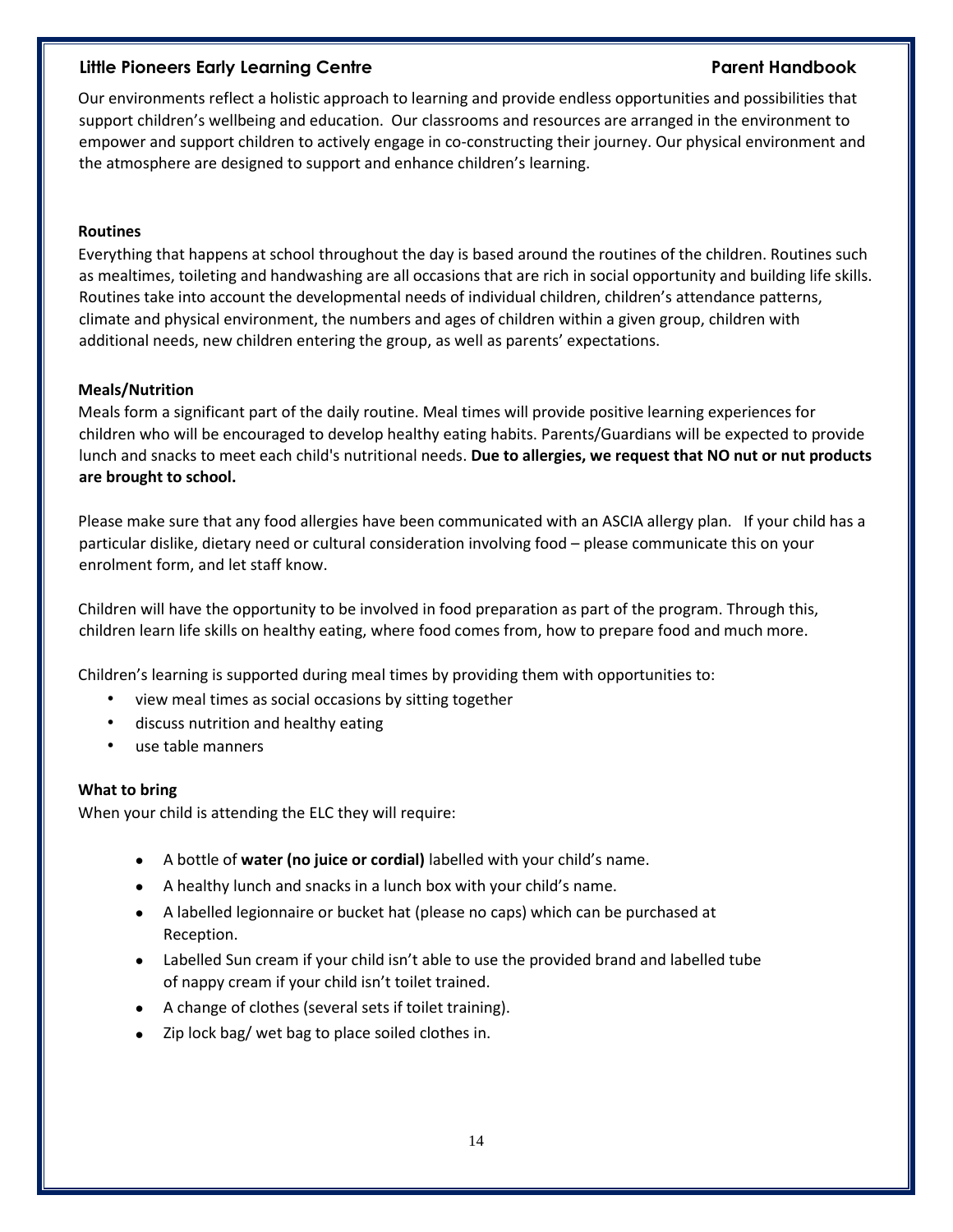### <span id="page-15-0"></span>**Sleep Time**

Sleep and rest times are another daily routine for the children. Children requiring a sleep will be provided with an opportunity for rest after lunch or as required throughout the day. We provide mattresses and linen for children. Linen will be stored throughout the week in a labelled bag and washed regularly. Linen will only be sent home to be laundered if soiled. Please bring alongside any pillows or comfort items your child requires for sleep. Educators will discuss your child's current sleep patterns during orientation. We adhere to SIDS guidelines. If your child doesn't nap, they will still be encouraged to rest.

### <span id="page-15-1"></span>**Nappies, Pull-Ups and Toilet Training**

Our educators treat children with respect and follow the wishes of the enrolling parent in relation to toileting. Children begin toilet training when they are developmentally ready, and our staff work with parents to make this a positive experience for children. We have child's size toilets and do not use potties. If your child has an accident on their sleeping linen, we kindly ask that these please be washed and returned the next time your child attends care. We ask that parent's supply a zip lock bag or own wet bag for such accidents.

Your child should arrive at school in their own clean Pull-Up and have clean and labelled disposable Pull-Ups in their bag. We have a supply for emergencies. We ask that families please supply a tub or tube of nappy rash cream for their child with their name on it to be left with us if it is required by their child.

In the event that a child soils their underwear and where it would be unhygienic to keep the item, we may dispose of them. If you would like a replacement pair, please inform the Centre Manager. If you would like us to keep soiled underwear, please inform educators and alternate arrangements of storing will be made. Please understand that we are unable to wash or clean soiled clothing.

**Little Pioneers Early Learning Centre does not launder nappies/Pull-Ups on site and asks that children wear disposables if they are not yet fully toilet trained***.*

### **What Should Your Child Wear?**

Pioneer Village School polos and shorts are available for purchase at the office. Sizes start from size 2. Should these sizes be too big for your child they may wear a navy alternate such as leggings, shorts, tee-shirt. It is important that children are dressed in comfortable clothes that do not restrict their enjoyment or participation. We are a Sun Smart School and therefore shirts that cover the shoulders, have collars and sleeves, and longer style skirts, leggings and shorts, are most suitable.

Please be aware that children will get grubby with paint, mud, sand or glue. We do provide aprons, but clothes can still get stained. Children need to have a pair of shoes (not thongs) and a large brimmed hat (no caps) **both clearly marked with their name.** We sell red wide brimmed hats at the office.

Please also provide an extra set of clothes in your child's bag to change into, should the need arise. Clothes that assist your child to self-toilet are beneficial for their own self confidence. We recommend that at least two pairs of spare underwear are included.

School bags are to be purchased at Reception and need to be clearly named. A trinket or interesting bag label can help children learn to identify their own belongings easily. All personal items should be clearly labelled with your child's name. This helps to minimise loss of items.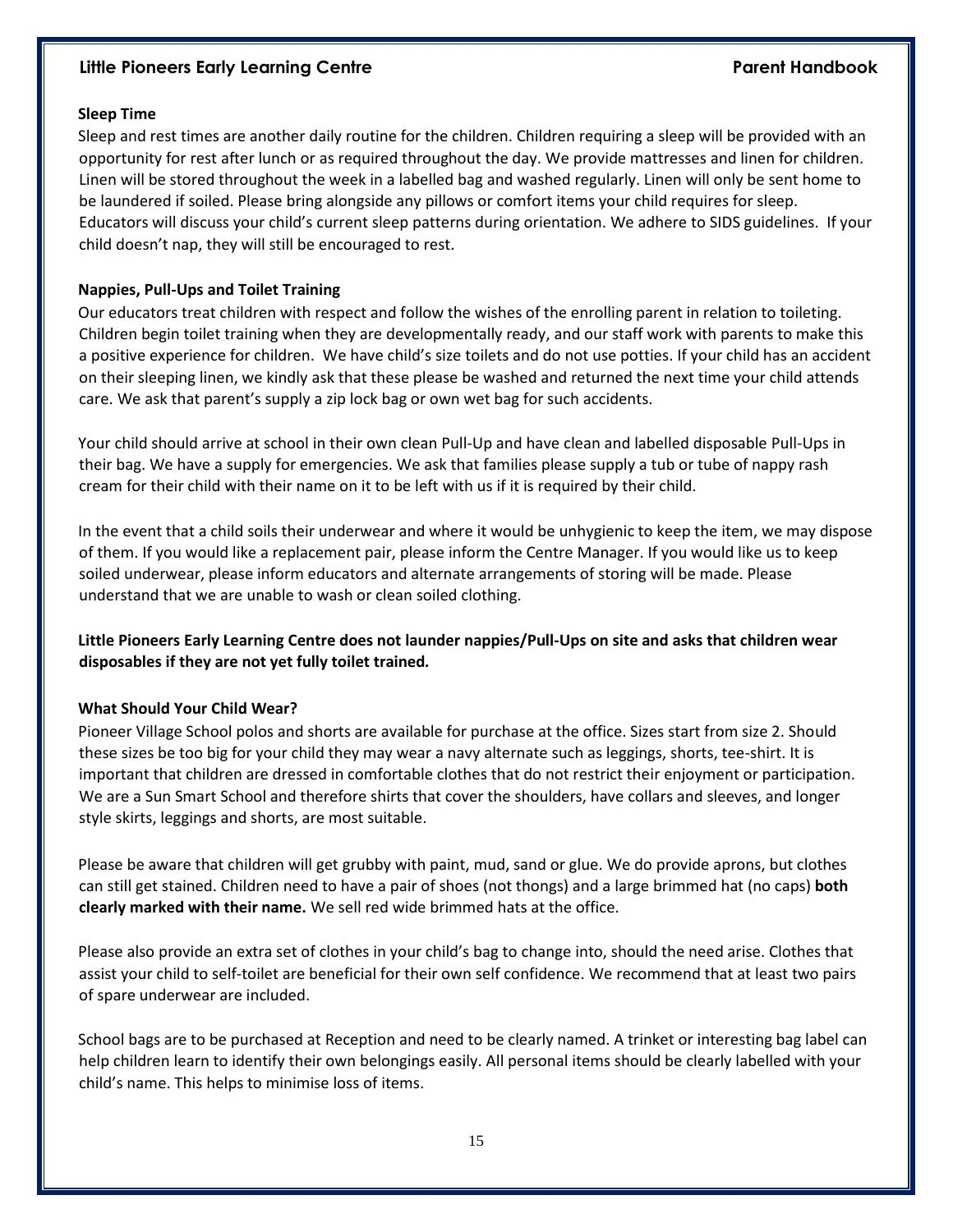### <span id="page-16-0"></span>**Personal Toys**

We understand that many children would like to bring toys to school. However, 'sharing' these with other children can be a difficult concept for children to grasp. Experience has taught us that is better to leave personal toys at home and ask that you support and encourage this. Great distress is caused to children by their own toys being lost, broken or played with by other children. Whilst care is taken, we take no responsibility for broken or lost toys that do not belong to us.

Children are however welcome to bring a security/comfort toy. Please ensure these items are clearly labelled with the child's name.

Sometimes children accidentally put school toys into their bags and take them home. Please return these toys to us on your next visit.

### <span id="page-16-1"></span>**Special Events**

Special events which happen during the year can provide excellent learning and socialising opportunities for the children. We endeavour to reflect the cultural differences of all families in our programming. We will celebrate special events with the children that reflect the cultural heritage and ethnic origins of children.

### <span id="page-16-2"></span>**Birthdays**

Birthdays are a special time in the lives of young children! To help celebrate your child's birthday, we will encourage classmates to sing, and wish your child a Happy Birthday in a special mat session. Due to allergies, we cannot accept food for birthdays. This includes cakes and cupcakes.

### <span id="page-16-3"></span>**Supervision**

Safety is our primary concern; therefore, supervision is of the utmost importance. To ensure that children's play is supervised effectively, educators will:

- be engaged, understand and anticipate the needs of individual children
- be active participants in play where appropriate
- encourage child choice
- extend and scaffold children's play
- reinforce safe play practices with the children

**The staff: child ratios contained within the Education and Care Services National Regulations will be strictly adhered to by the service. 3-6 years 1:10** 

### <span id="page-16-4"></span>**Guiding Children's Behaviour**

In order for our program to be successful, we must all work together in partnership to model and support appropriate behaviour. All children have the right to feel safe and secure. Children also have the right to receive care and attention from educators equally while attending. Educators will encourage children to speak about any concerns they may have.

Educators provide a secure, nurturing and stimulating environment, which encourages children to co-operate, enhances their self-esteem and encourages their ability to interact with others. Educators will build relationships with children based on mutual respect and trust. Where a child continues to display behaviour that is of concern parents/guardians will be consulted and asked to work with the educators to ensure consistent expectations.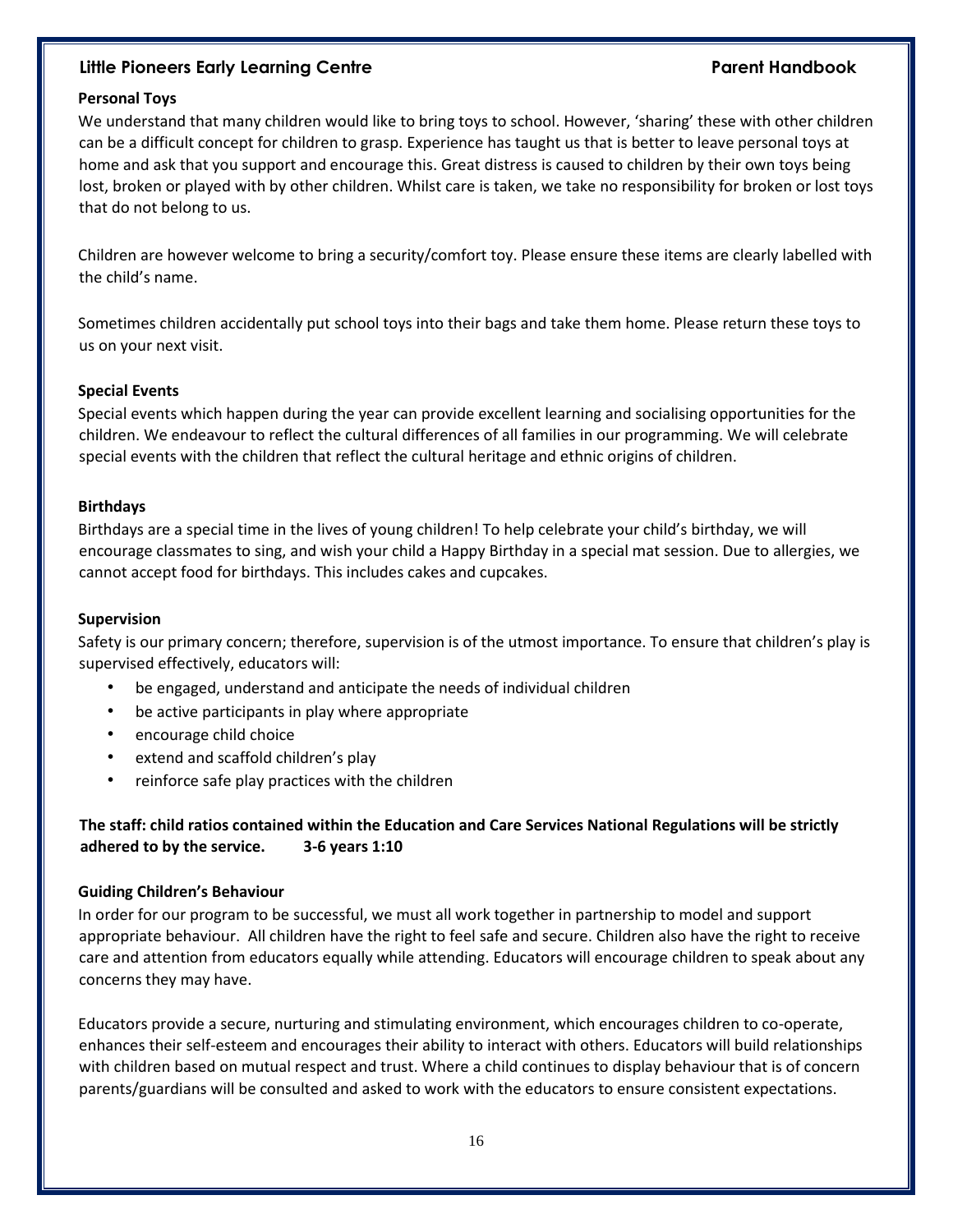You are encouraged to discuss your child's behaviour with the educators to ensure consistent behaviour expectations between home and the service. Behaviour expectations and limits will always be clearly expressed in positive terms and reinforced consistently in a developmentally appropriate way*.* 

We have expectations and limits in the room that children will be involved in setting and implementing. Educators support children to ensure these limits are followed and valued.

Developing a supportive relationship with the children encourages them to learn skills in self-regulation. If children consistently displays unacceptable behaviour, a Team leader/Educational Leader will ensure:

- The expectations of the child's behaviour are realistic and appropriate to their developmental level.
- The child understands the expectations and limits.
- There is no conflict between school and home expectations.
- The child's needs are being met.
- The child has no impediments which may cause the unacceptable behaviour e.g. poor hearing, communication difficulties, illness or emotional distress.
- The child is not copying observed behaviour.
- Events at the service have not encouraged the behaviour.
- Consequences of the behaviour do not encourage it to persist.
- Strategies are consistently followed by all educators in contact with the child.

### <span id="page-17-0"></span>**Alternative care**

If after the child has been given every chance to respond positively and parents have been provided with written responses regarding the strategies used to improve their child's behaviour, and if and all methods fail to result in a positive change, the Centre Manager will discuss alternative care with the parent, in consideration of the health and safety of other children*.*

### <span id="page-17-1"></span>**Health and Safety Issues**

### <span id="page-17-2"></span>**Hygiene**

In group care situations, one of the most troublesome problem is controlling the spread of infections among the children and educators.

The application of universal hygiene procedures will be followed at the service at all times to control the spread of infection. Educators model a high level of personal hygiene at all times and place emphasis on the children learning and understanding why hygiene is important. Hand washing is central to this system and children will be introduced to washing their hands before all clean tasks (i.e. meals) and after all dirty tasks (i.e. after using the toilet) as soon as they are developmentally ready. We ask that parents wash their children's hands prior to and on arrival and departure each day.

### **Head Lice**

Please note that;

 Educators/staff will examine children's head to look for eggs (nits) or lice near the scalp if they are scratching.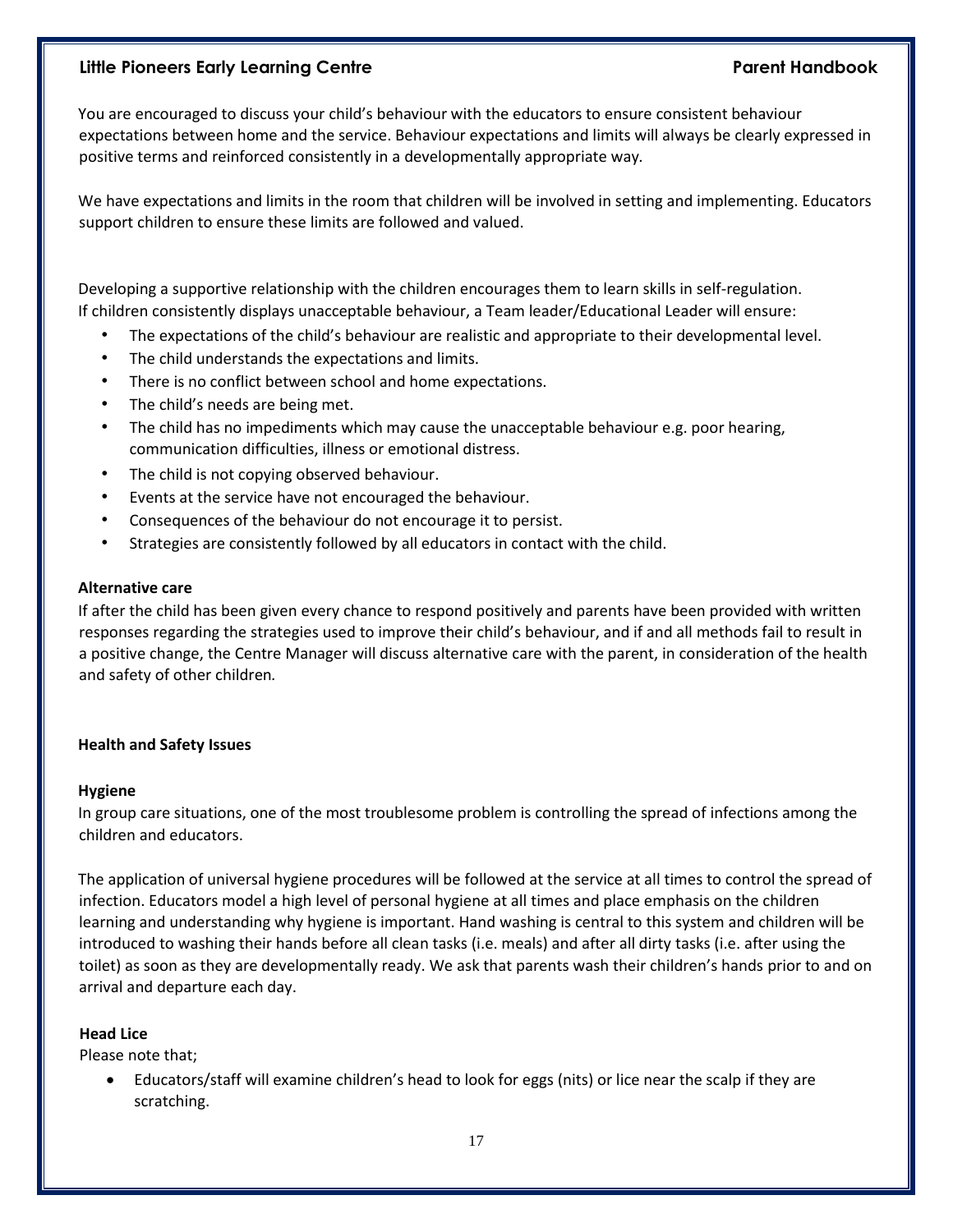- Educators will ensure that a child suspected of being infested does not have close contact with other children for the rest of the day, and may be requested to wear a hat.
- When families come to collect their child they will be asked to commence treatment and keep the child away from the service until the day after appropriate treatment has been started, and the lice are removed. If they begin treatment prior to the next day exclusion is not necessary.
- The child may return to School the day after treatment has commenced and all live head lice have been removed. A few remaining eggs are not a reason for continued exclusion. However, the family must continue treatment until all eggs and hatchlings have been removed, usually over the following ten days.
- When an incident of head lice occurs at Little Pioneers, a notice will be displayed and/or electronic communication will be used to advise parents to check their children. A letter will be given to all parents advising how to check hair effectively using hair conditioner. Children with long hair must have their hair tied back to reduce the chance of reinfestation.

### <span id="page-18-0"></span>**Immunisation**

Children who are **not** immunised **cannot** be enrolled into Little Pioneers **unless** they meet the guidelines set out by the Government, and have the required supporting documentation which must be provided to us. Immunisation certificates (from MyGov accounts) must be provided upon enrolment. Parents must keep their children up to date with immunisations as the Government requires we collect another copy prior to the start of 4 Year Old Kindergarten.

Children who are not immunised (due to a Government approved exemption) will be excluded from care during outbreaks of some infectious diseases in accordance with the National Health & Medical Research Council exclusion guidelines (guidelines can be obtained from the office), even if the child is well. This is to limit the spread of infection and protect unimmunised children.

Immunisation of children who attend the service will help to limit the spread of infection. We encourage parents to immunise their children against all diseases appropriate to the child's age. Please note that it is a legal requirement that the service have an AIR statement for all enrolled children that is no more than 2 months old at the time of enrolment.

### <span id="page-18-1"></span>**Exclusion**

As a protection for all children and educators, children with infectious diseases will be excluded from Little Pioneers in accordance with the National Health & Medical Research Council exclusion guidelines. A clearance certificate from your child's doctor is required to pronounce the child fit for child care before your child can return to School.

If your child is unwell at home, please do not bring him/her to school. Fevers, vomiting, diarrhoea or unexplained rashes are some of the indications that a child should not be attending and need to stay home. Children who have vomited or had diarrhoea must be kept at home for a minimum of 24 hours from their last movement.

The Centre Manager or Responsible Person on duty may ask you to take your child home and refuse to accept your child into care if they have reason to believe your child is not well enough to attend. They may also call during the day and ask you to collect your child if they are unwell.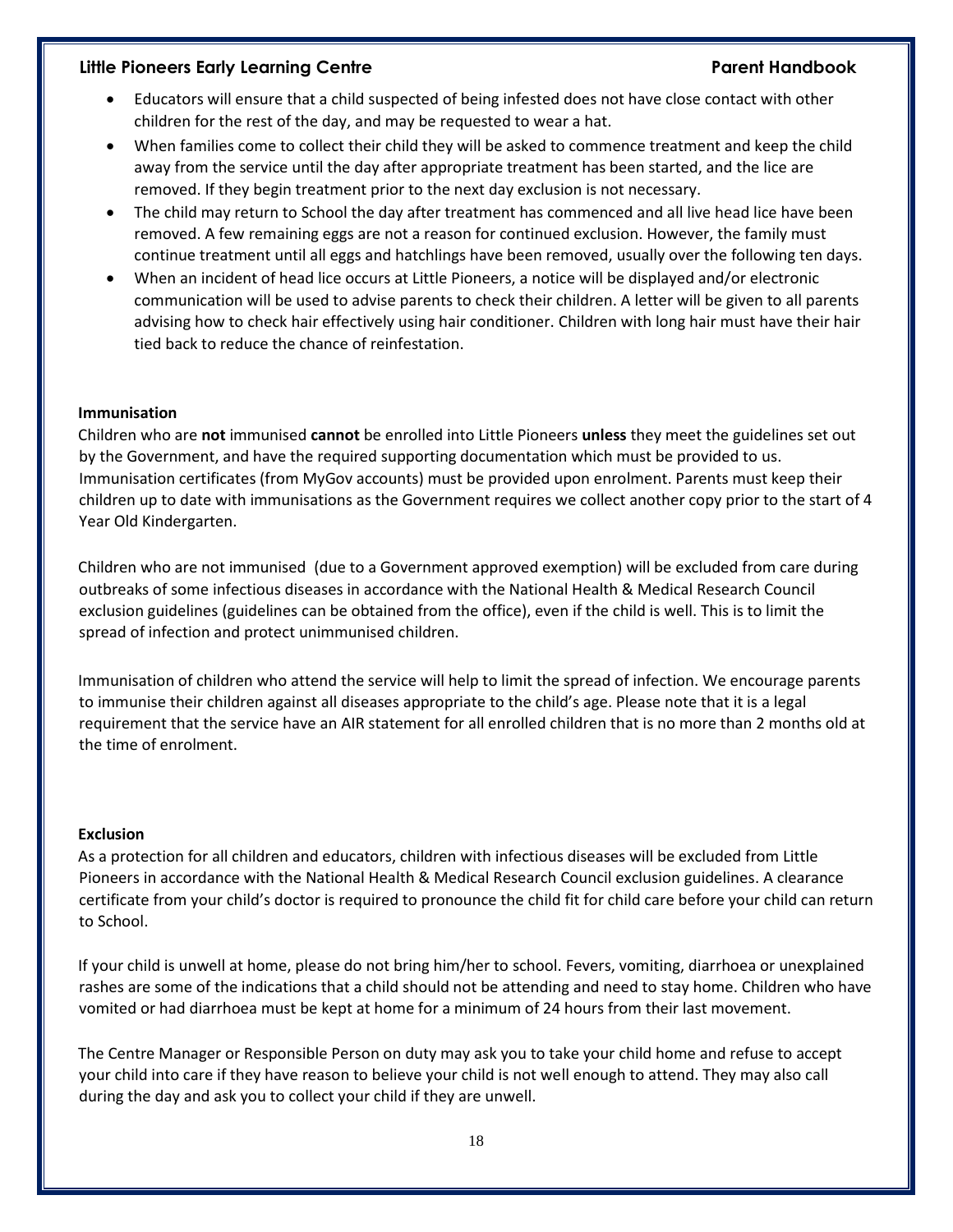### <span id="page-19-0"></span>**Unwell children at School**

We aim to provide a safe and healthy environment for all children, staff and families therefore, we are not able to care for children who are ill. If your child becomes unwell while in our care you will be contacted and asked to collect your child. If you are unable to collect, the person that you have nominated as your emergency contact will be called and asked to collect your child. Your child will be made as comfortable as possible and monitored while waiting to be collected.

Where we have asked you to seek medical advice regarding your child's health, you will be given details about your child's symptoms and information of any illnesses that have recently affected children and/or staff at School to relay to the doctor. The doctor will need to provide a Clearance Certificate that pronounces your child fit for care before they can return. It is important that we be notified if your child has become ill with a communicable disease so families can be notified.

### <span id="page-19-1"></span>**Medication and Medical Conditions**

If your child has a medical condition, requiring or not requiring medication or treatment, staff must be aware. This can be done by filling out a Medical Condition Form. If your child's condition requires staff training, please contact the Approved Provider to discuss how we can accommodate your child. If a staff member has specific training for your child, and they are absent, and a suitably trained replacement cannot be found, we may ask you to keep your child home.

Wherever possible, medication should be administered by parents/guardians at home. However, we are aware that this is not always feasible. Therefore, to ensure children's safety and welfare, the giving of medication at the service will be strictly monitored. Parents/guardians should consider whether the child who requires medication is well enough to be at School and to keep the child home if they are unwell.

**You must never leave medication in your child's bag**. You must inform an educator and complete an Authority to Give Medication Form. At the end of the day, you must collect the medication from educators.

**Where medication is needed for long term treatment (e.g. Asthma, epilepsy, ADHD), or your child has severe allergies (anaphylaxis) the service will need you and your child's doctor to complete a 'Risk Minimisation Plan', and/or 'ASCIA Emergency Action Plan'. Children will not be permitted to attend without their Risk Minimisation Plan and Emergency Action Plan being supplied to the service and without their required medication including asthma inhalers/Epi Pen on site.** 

Medication will only be administered by educators if:

- 1. It is prescribed by a doctor and has the original pharmaceutical label detailing the child's name, the name of the medication, the required dosage, the date of dispensing and the expiry date; OR
- 2. It is still in the original pharmaceutical packaging (i.e. Non-prescription medication), indicating the name of the medication, the dosage, age appropriateness and the expiry date; AND
- 3. The parent has completed and signed the Medication Form to give us authority to administer.

If a child is receiving medication at home but not at School, we should still be notified of the purpose of the medication, its nature and the possible side effects it may have on the child while they are with us.

### <span id="page-19-2"></span>**Occupational Safety and Health**

We are concerned with protecting the health and safety of children and educators at School.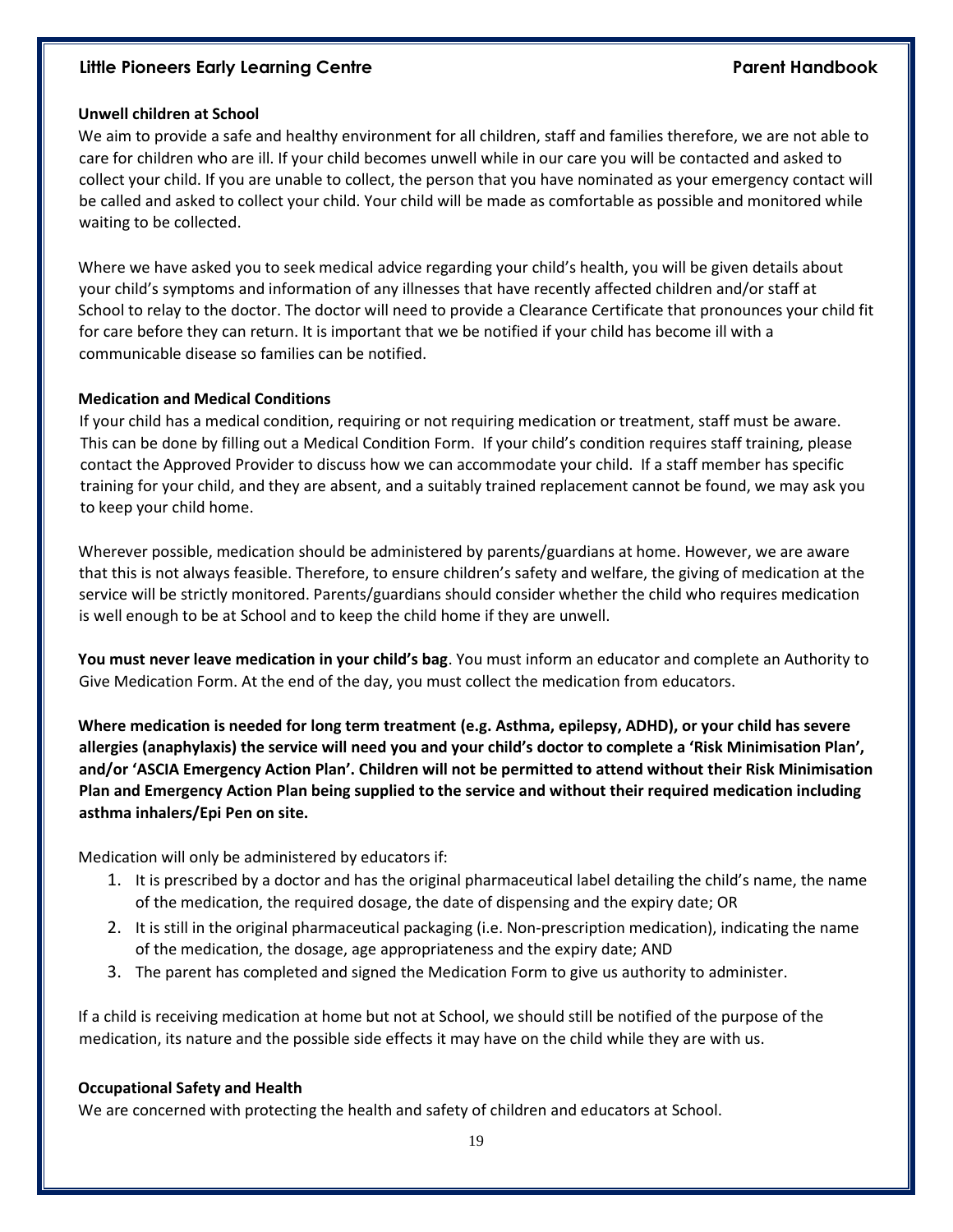In the interest of Occupational Safety and Health and the well-being of the children, the whole of Pioneer Village School including Little Pioneers is a smoke-free zone. This includes all indoor and outdoor play areas and anywhere that is within sight of the children. Parents are expected to adhere to this. Educators are vigilant to identify and remove any hazards that may create a risk to children or themselves. All equipment, toys and play areas are checked regularly to ensure they are clean and safe for children's use*. If you identify hazard, please inform an educator immediately.* 

### <span id="page-20-0"></span>**Sun Protection**

To ensure all children are protected from skin damage caused by harmful ultra-violet rays of the sun, the following applies: Children will be required to wear a hat which protects the face, neck and ears whenever outside i.e. legionnaire style or broad brimmed hats (no caps) and will be encouraged to use available areas of shade during outdoor activities. We ask that families provide a roll on sunscreen, minimum SPF 30+ for children to use. This aids in supporting children's self-help skills. The service has SPF 30+ broad spectrum water resistant sunscreen which will be provided for children that have not supplied their own. All sunscreen is applied 20 minutes before going outside when the UV reaches 3 or above. Outdoor play will not occur in extreme heat or at the hottest time of the day. Educators will act as role models, by wearing hats, applying sunscreen and seeking the shade wherever possible. If your child does not have a hat, they can use a clean spare one, which we then request you wash and return.

### <span id="page-20-1"></span>**Emergency Procedures**

Our evacuation plans are reviewed regularly by an external agency and are displayed at all exit points. Emergency drills and lock-downs are practised different times and on different days to ensure all children and staff have the opportunity to participate. Evacuation procedures are displayed on the notice board. Parents are asked to familiarise themselves with these procedures. We also take part in whole school Emergency Drills once a term.

If a staff member is unwell and hasn't been replaced when your child arrives and the staffing ratio is exceeded, we will ask you to wait will your child until the relief educator arrives. If a staff member has to leave in an emergency situation, we may call you to collect your child.

### <span id="page-20-2"></span>**Child Protection**

We believe that every child has the right to feel protected and safe and that it is our duty to respect that right. Our Child Protection Policies have been developed to ensure the safety and wellbeing of the children within our School. Our educators undertake regular training on child protection.

### <span id="page-20-3"></span>**Accidents**

Despite every precaution, accidents will occur at the service from time to time. If your child has and accident or becomes injured while they are at School, our educators will ensure that an accident report is completed and provided to families on arrival. Family members will be contacted immediately of any injury above the shoulders, or that requires medical attention. For all other injuries families will be informed when they collect their child. We will ask you to sign an incident form to ensure that you have been fully informed about the incident and what action was taken to care for your child.

We have a fully stocked first aid cupboard and at least one educator is on duty who holds a current first aid qualification including Asthma and Anaphylaxis training. Our staff hold current First Aid, Asthma, and Anaphylaxis Qualifications.